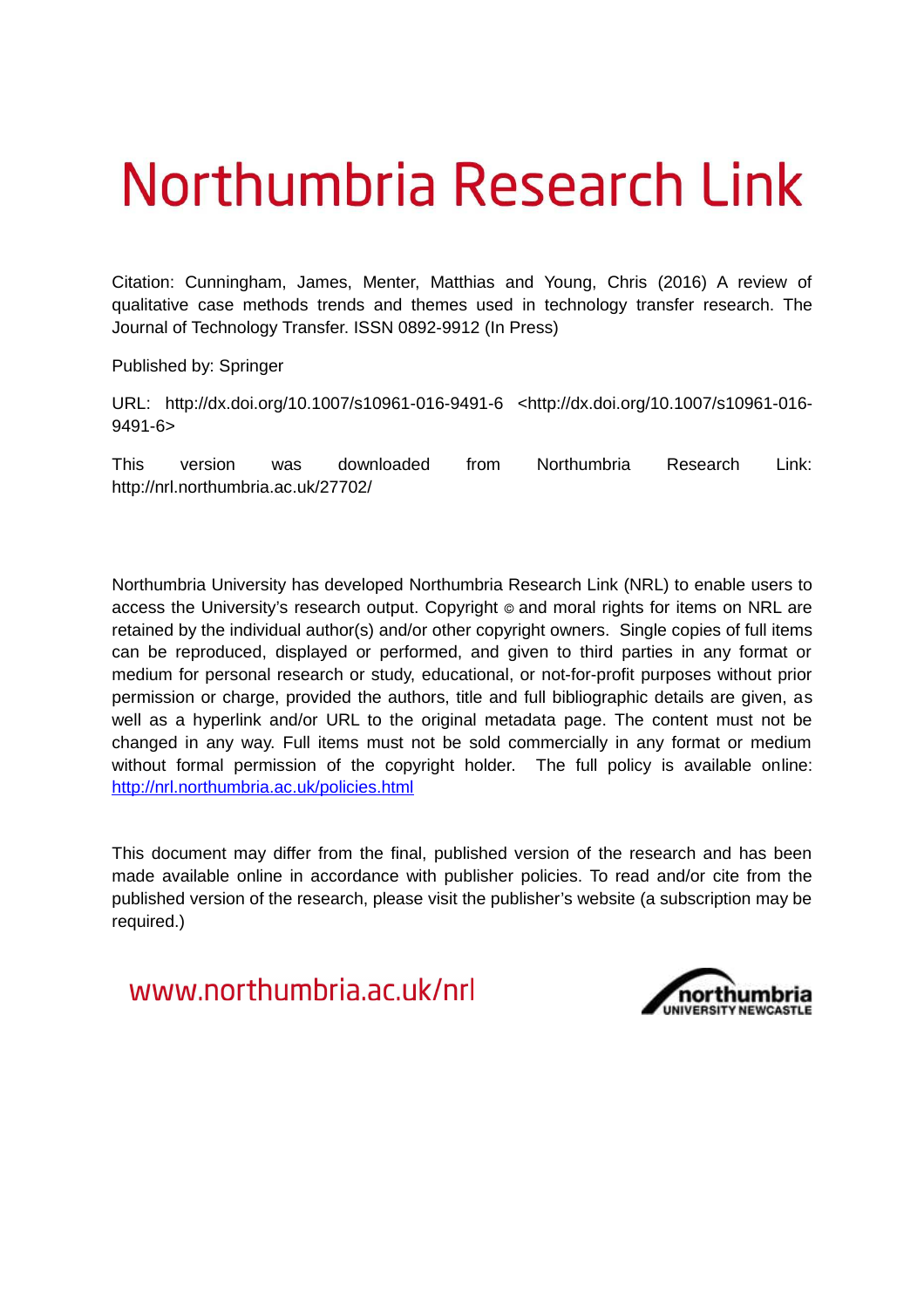# **Pre Print Version**

# **A Review of Qualitative Case Methods Trends and Themes used in Technology Transfer Research**

James A. Cunningham<sup>1</sup> Newcastle Business School Northumbria University, UK james.cunningham@northumbria.ac.uk

and

Matthias Menter Faculty of Business and Economics University of Augsburg, Germany matthias.menter@wiwi.uni-augsburg.de

and

Chris Young Whitaker Institute National University of Ireland, Galway, Ireland chrisdylanyoung@gmail.com

**Full final published version of this paper is available at** http://rdcu.be/jXzT

 

<sup>&</sup>lt;sup>1</sup> Corresponding Author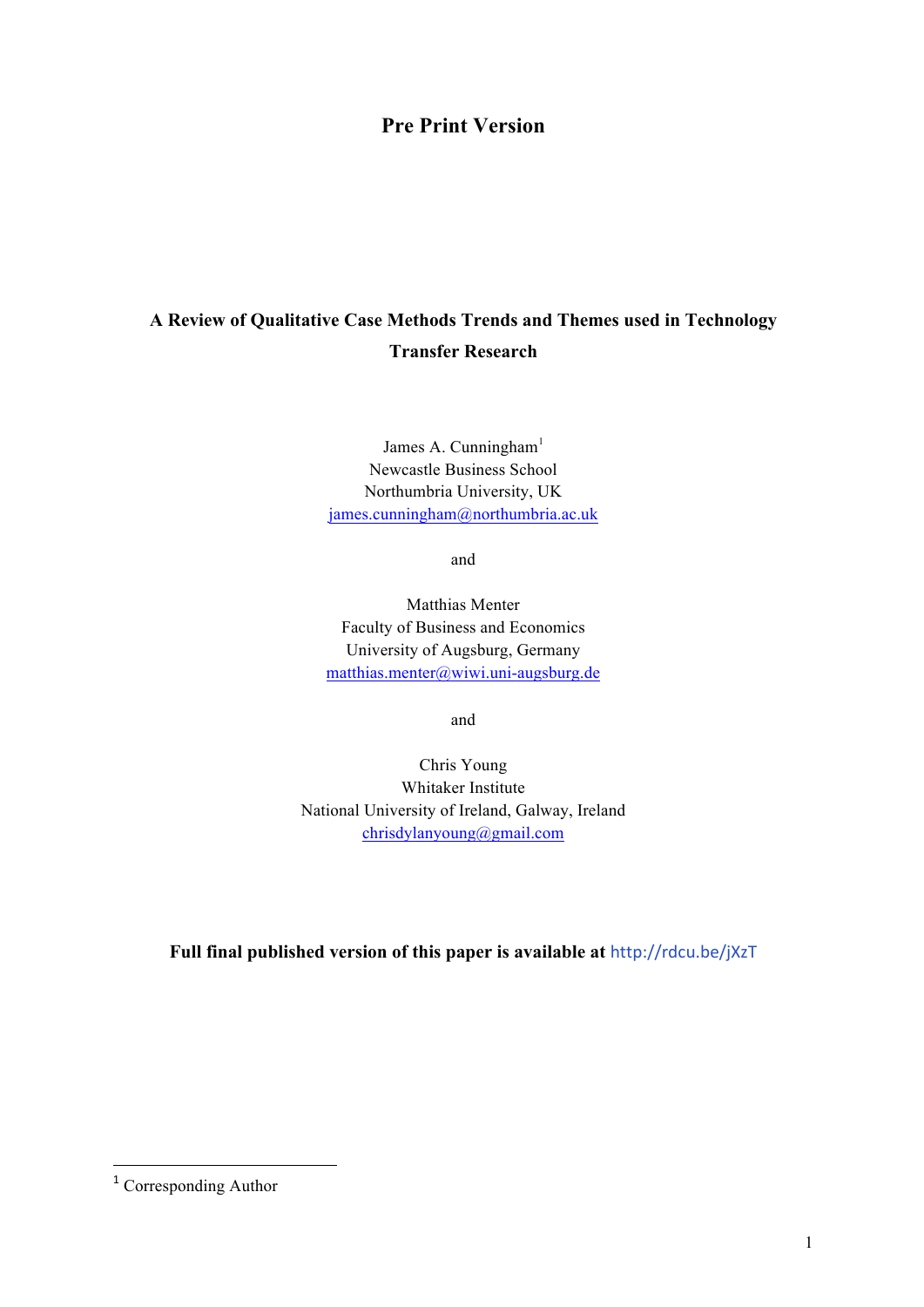#### **Abstract**

The focus of this paper is to review the qualitative case methods that have been used in technology transfer research over the last 20 years from 1996 to 2015. Qualitative case methods allow for more in-depth analyses and provide the opportunity to place research into a certain context due to the selection of e.g. specific sectors, institutions, countries, etc. Using a systematic literature review of five of the top journals in the field of technology transfer research, namely *Journal of Technology Transfer, Research Policy, Science and Public Policy, R&D Management* and *Technovation*, it yielded 107 articles using the search terms: "Technology Transfer" AND ("Case Study" OR "Case Method" OR "Qualitative"). Our findings found a clustering of themes using qualitative case methods around technology transfer mechanisms and TTOs, academic entrepreneurship. university-industry collaboration, commercialization as well as R&D and firm knowledge transfer. We also identify trends in case method technology transfer research with respect to authorship, location of papers, sectoral contexts, data collection, numbers of cases and data analysis software. We conclude our paper discussing the implications of trends and themes and suggest that researchers need to reflect on used terminology to describe qualitative case methods and their utilization. We conclude by postulating a to advance technology transfer researcher further there is a need for more plurality of data collection methods for qualitative case methods research.

**Keywords:** Technology Transfer · Case Method · Case Study · Qualitative · Research Methods · Data Collection; Cases; Commercialization; Academic Entrepreneurship; Technology Transfer

**JEL Classification:** C42 · O32 · O33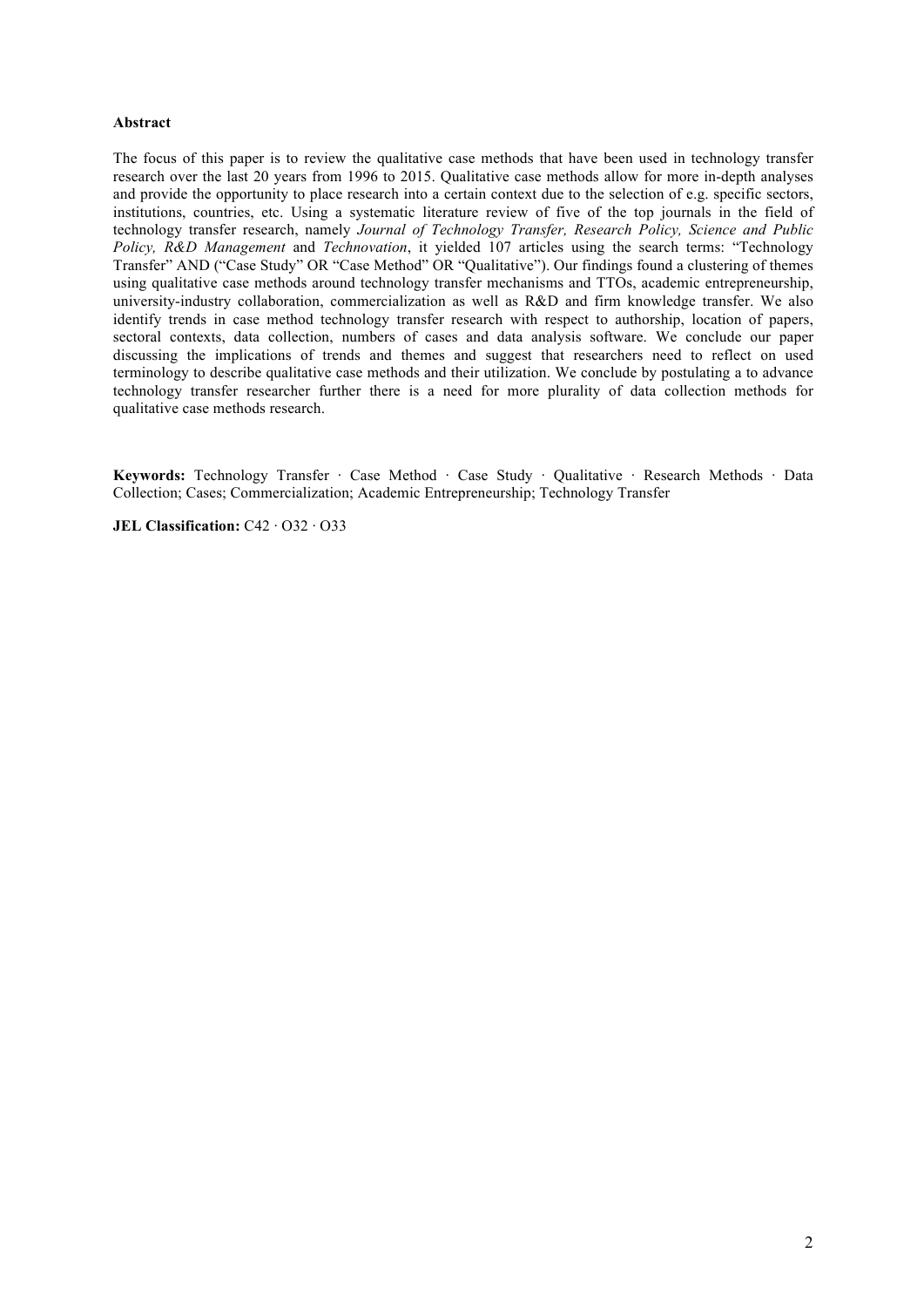#### **1. Introduction**

Technology transfer is a rapidly growing field and this has resulted in a growing empirical base that has shaped policy and practice (see Bozeman, 2000; Debackere and Veugeler, 2005; Etzkowitz, 2016; Grimaldi et al. 2011; Link et al., 2011; Shane, 2004: Siegel et al. 2007). The field has focused on a variety of themes and actors in different institutional and country settings (see Bozeman, Fay, & Slade, 2013). At a macro level, a growing body of research has focused on issues such as the triple helix (Leydesdorff & Etzkowitz, 1996), entrepreneurial ecosystems (Wright, 2014), national systems of innovation (Acs et al. 2016) and new emerging themes, such as public sector entrepreneurship (Leyden & Link, 2015). More intense theoretical and empirical focus has been placed on understanding the various facets surrounding successful technology transfer between universities and industry (see Perkmann et al., 2013). This research has unearthed some of the antecedent characteristics and the benefits of technology transfer and has reinforced the interest on the different technology transfer mechanisms (Siegel, Waldman, Atwater, & Link, 2004) and corresponding technology transfer effectiveness (Bozeman, Rimes, & Youtie, 2015). A growing body of literature is developing on the role of individual actors such as scientists, venture capitalists, consultants etc. in the technology transfer process and how these actors can shape and influence the technology transfer process (Audretsch et al. 2016; Cunningham et al. 2016). Some recent micro level research on technology transfer has focused on barriers and stimulants and motivations of different actors as well as on the influence of individual actors on the technology transfer processes (Cunningham et al. 2014 & 2015: Menter, 2016).

In the development of the research field related to technology transfer, a variety of methodological approaches has been used; however, there has been no systematic examination or reflective analysis on the research methods used that have advanced research in this field. To date, there has been no reflective focus on the methodological approaches – quantitative or qualitative – that researchers have used to study technology transfer. Such methodological reflects are common in other fields such as international entrepreneurship (see Coviello and Jones, 2004) and management (see Scandura and Williams, 2000). Given the growth of the technology transfer research over the last three decades, there is now a need to understand the underpinning methodological approaches that have been used to advance the technology transfer field, particularly with respect to qualitative case methods. Especially in growing fields of research such as technology transfer, considerations about the adequate usage of methodological approaches and terminology as well as the general scope of research are crucial to progress within the field and that his is underpinned with robust methodological approaches. Moreover, an overview of recent trends and themes thereby enables researchers to work on relevant research fields offering further insights into previously neglected areas of research, yet referring to previous work within the field. Such a review also provides researchers with an opportunity to reflect on and shape their own methodological approaches within the field and in doing so consider such questions as data collection approaches and sample sizes.

Using a systematic literature review of five of the top journals in the field of technology transfer, namely Journal of Technology Transfer, Research Policy, Science and Public Policy, R&D Management and *Technovation*, we identified studies utilizing qualitative case methods over the last 20 years from 1996 through 2015. The purpose of our paper is to examine qualitative case methods trends and themes used in technology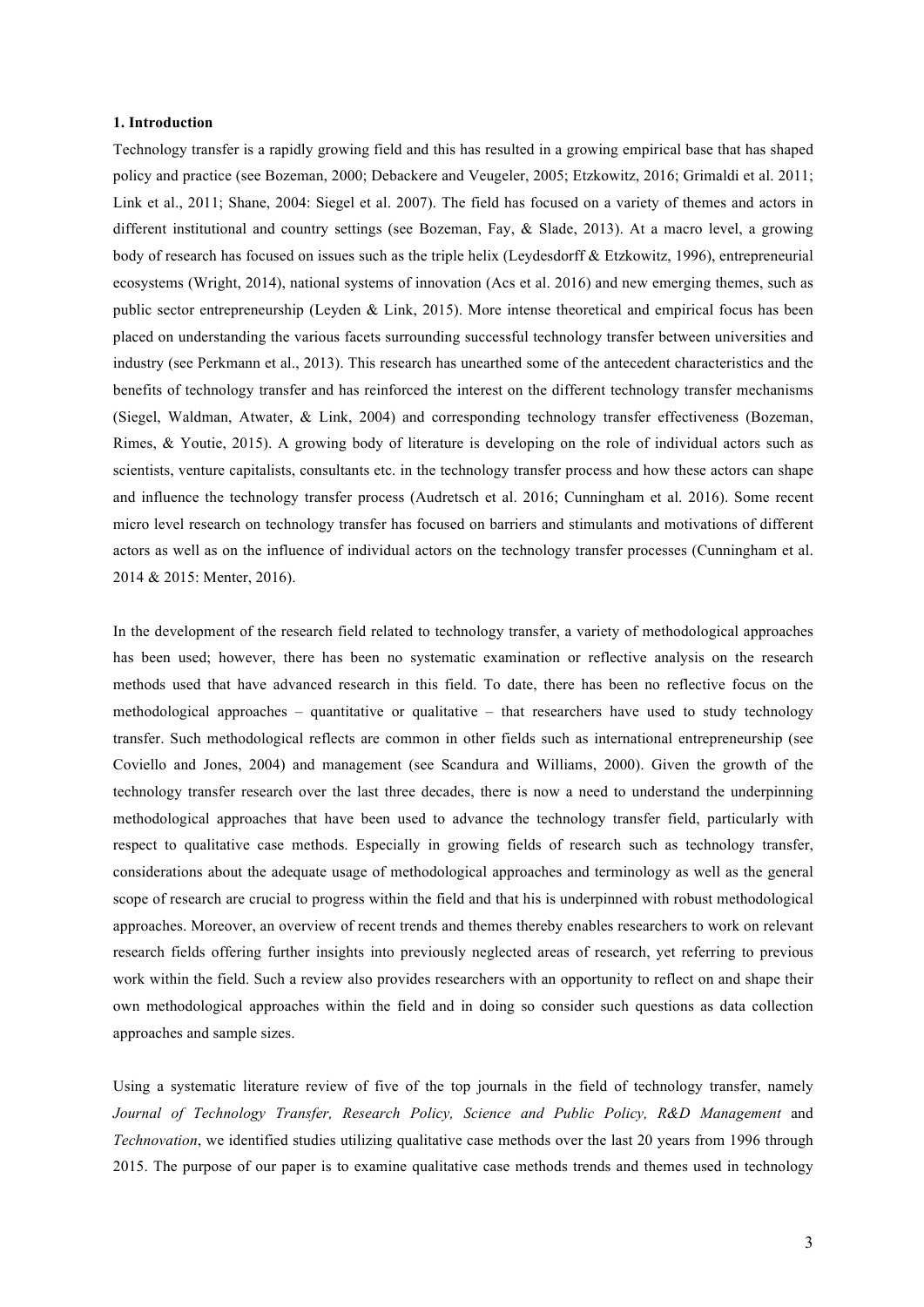transfer research. It also provides an opportunity to further critically reflect on the application of qualitative case methods in this field. Furthermore, we aim at stimulating the reflection of case methods terminology, their utilization as well as of data collection methods. Finally, we want to emphasize the general increase of qualitative case methods in technology transfer research and guide and encourage further research in this direction.

Our paper is organised as follows. In section 2, our literature review focuses on case methods in terms of definitions, benefits and previous studies in other fields of research. In section 3, we outline the methods that we used in our study and in section 4, we present our findings. We conclude the paper with a discussion of our findings and outline the main implications for the field of technology transfer research with respect to the consistent usage of terminology, the plurality of data collection methods as well as qualitative and quantitative research designs.

#### **2. Literature Review**

#### *2.1 Qualitative Case Methods Research Studies in other Research Fields*

While the use of qualitative case methods in technology transfer research is increasing, there has been no study of qualitative case methods on technology transfer research yet. In other fields of research, reviews on themes and trends of qualitative case methods are more common. For example, in the field of information system (IS) single and multiple qualitative case study approaches, according to Shakir (2002), is well suited to the field and is continuously growing in popularity amongst researchers. Similarly, Walsham (1995) notes the increase in studies in the IS field and highlights the challenges and implications for researchers pursuing this methodological approach. In the field of organisation studies, Locke and Golden-Biddle (1997) outline the use of qualitative case methods within the two highly regarded journals, namely *Academy of Management Journal*  and *Administrative Science Quarterly*. They found that the published work of organizational studies scholars consists not only of the presentation of data and does not only array 'facts' and evidence logically but weaves persuasive practices into texts, even as the authors structure the coherence of the intertextual fields. Other fields also have noted the increased utilization of qualitative case methods such as management accounting (Scapens, 1990), strategic management (Hoskisson, Hitt, Wan, & Yiu, 1999), marketing (Easton, 2010), international political economy (Odell, 2001), SME firms (Chetty, 1996; Perren & Ram, 2004), logistics (Ellram, 1996) and operations management (Meredith, 1998). More recently in the field of entrepreneurship and small business, a study by Henry and Foss (2015) found a limited number of studies that use qualitative case methods and this had been applied across a variety of contexts such as family business, entrepreneurial networking and innovation. Henry and Foss (2015), based on their study, note that few papers published in entrepreneurship journals use qualitative case methods, suggesting that this research method is not fully accepted as a legitimate and rigorous approach within entrepreneurship scholarship and thus argue for a greater acceptance of the use of case methods.

#### *2.2 Qualitative Case Methods and Technology Transfer Research*

The term 'case study' is strongly related to qualitative research designs, although it is utilized in many different ways (Ritchie, Lewis, Nicholls, & Ormston, 2013). Case studies investigate a contemporary phenomenon where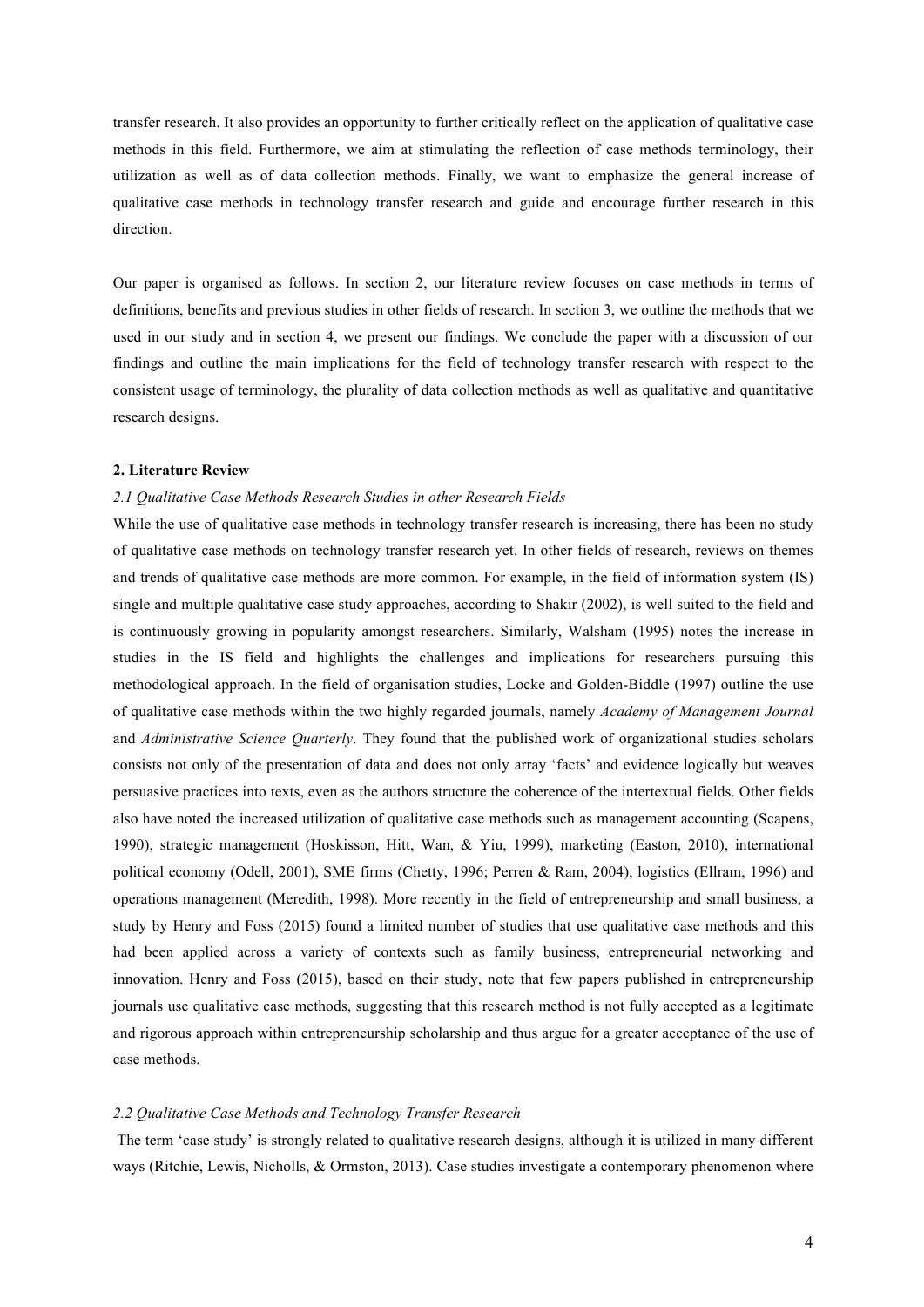the boundaries between the object of study and context are unclear (Yin, 2013).<sup>2</sup> Case study research is considered to be a preferred method of social science research in situations where the primary research questions are "how" and "why" questions, where the researcher is involved in doing an evaluation and where the researcher has minimal control over behavioural events (Bhattacherjee, 2012). A qualitative case study approach involves the investigation of a contemporary phenomenon in its real-world context where the object of study or its environment is not manipulated. Easton (2010, p. 119) defines case research 'as a research method that involves investigating one or a small number of social entities or situations about which data are collected using multiple sources of data and developing a holistic description through an iterative research process'. This approach allows researchers to draw conclusions on the basis of a qualitative analysis from a single case study or from a comparative case study (Dul & Hak, 2008). Woodside and Wilson (2003, p. 493) note that the principal objective of qualitative case study research is about 'achieving deep understanding of processes and other concept variables (e.g. actors' perceptions of their own thinking processes, intentions and contextual influences)'. In conducting qualitative case research, Stuart et al. (2002) break down case research into five stages: defining the research question, instruments development and site selection, data gathering, analysing data and disseminating the research findings.

Among scholars in technology transfer research, there is an increasing consensus that technology transfer processes and the corresponding technology transfer effectiveness are subject to contextual influences, i.e. the primary research question is "when" (Autio et al., 2014). Studies that had used qualitative case methods have highlighted the importance of context when studying different aspects of technology transfer. Some examples of this contextual importance focusing on the complexities involved include the qualitative case study of Jain and George (2007) of Wisconsin Alumni Foundation which highlights the need for TTOs to have dual purposes as well as the study of Kingsley, Bozeman and Coker (1996) on evaluating technology transfer from research, development and demonstration (RD&D) using 31 cases studies. As a result, research methods which take the importance of context into account and enable researchers to control for respective influencing factors gain in significance, yet there still remains a dominance of quantitative studies in technology transfer research.

## *Challenges and Benefits of Qualitative Case Methods Research*

 

Qualitative case methods research is not without its critics who originally viewed this method with scepticism arguing that they had unsystematic procedures and poor design and that they were less important than studies that produced generalisations for a whole population. Particular criticisms centred on internal and external validity (Stoecker, 1991), on unclear conventions concerning case analysis (Miles, 1979) as well as on rigor (Dubé & Paré, 2003; Hoskisson, Hitt, Wan, & Yiu, 1999). Specifically, Flyvberg (2006) identified and addressed what he examined as five misunderstandings of case study research including the theoretical knowledge, generalisability, generation of hypotheses, bias and appropriate summaries of case studies. Moreover, Johnson, Leach and Liu (1999) argue from a marketing domain perspective that case studies can contribute to theory building if researchers are systematic and rigorous in their approach. Furthermore, Welch et al. (2011) also argue that case studies can contribute to theory building. In the context of the international

<sup>&</sup>lt;sup>2</sup> We use terms in this section of the paper such case methods, case based research and case studies these all refer to qualitative case methods.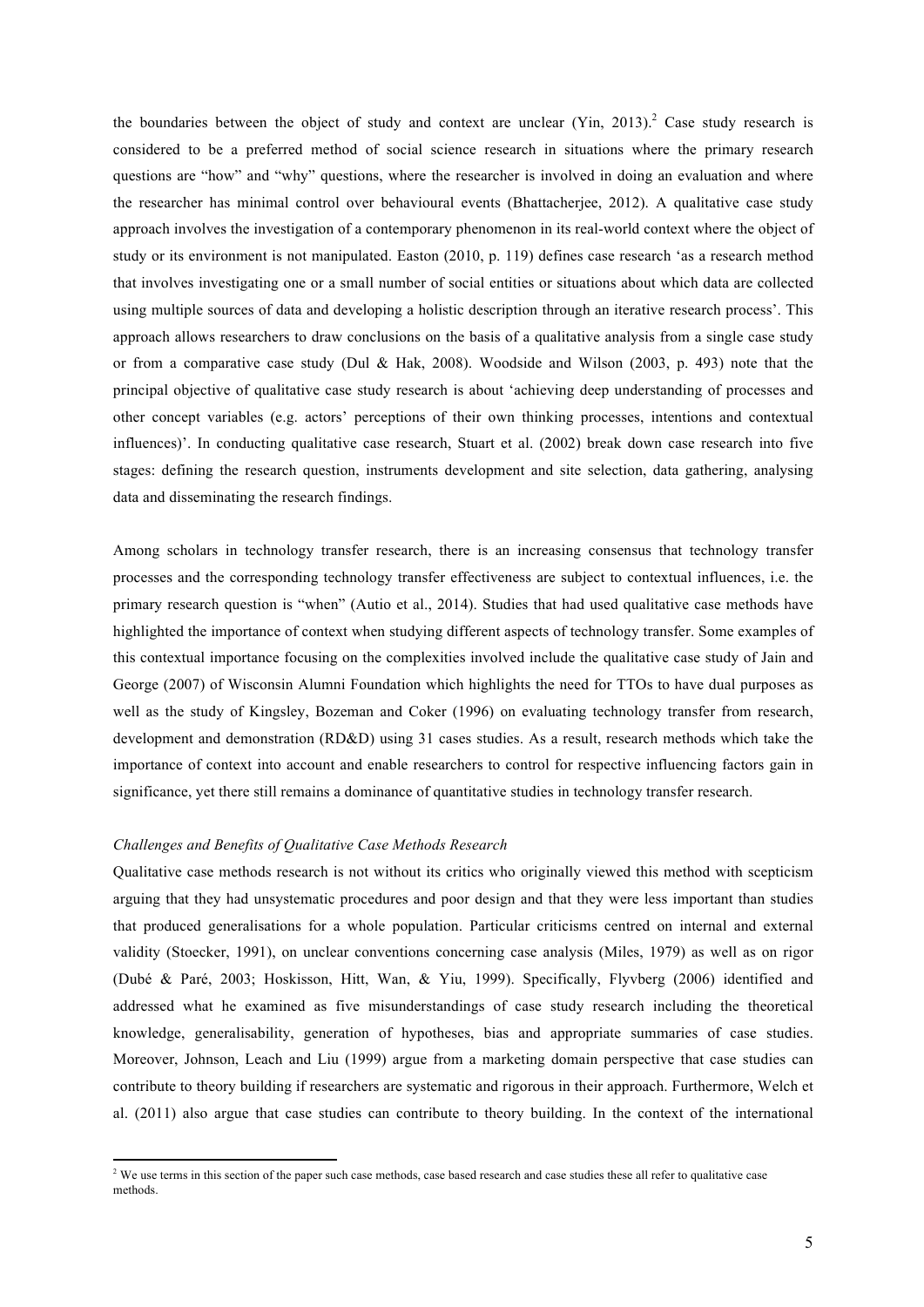business field, they suggest that there are four methods of theorising in the field: inductive theory building, interpretive sensemaking, natural experiment and contextualised explanation. Applying case methods research in a rigorous manner can contribute to theory building and it needs to pass the 'tests of good theory' as Eisenhardt (1989) argues. Handfield and Melynk (1998) suggest and outline potential matching research strategies to theory building when using case based methods. For example, they suggest using unfocused indepth case studies and longitudinal case studies when the purpose of the research is focused on discovery, yet where the research purpose is mapping then focused case studies, in-depth field studies multiple cases studies constitute more appropriate data collection approaches.

Case based research according to Darke, Shanks and Broadbent (1998, p. 275) can be used 'to provide descriptions phenomena, development theory and test theory'. However, Benbasat, Goldstein and Mead (1987, p. 369) argue that 'case research is particularly appropriate for certain types of problems: those in which research and theory are at the early, formative, and, "sticky, practice based problems where the experiences of the actors are important and the context of action is critical"'. One of the real benefits of case methods affords researchers flexibility in approach while studying complex situations and contexts. Case methods research constitutes a useful research strategy for solving practical business problems and examining business theories but again represents a small percentage of total papers (Dul & Hak, 2008). More recently, case methods have become scientifically rigorous and are considered by some researchers as a complementary method to the quantitative approach (Gagnon, 2010). The validity of case study research can thereby be increased through triangulation with multiple means of data collection (Dul & Hak, 2008).

#### **3. Methodology**

#### *3.1 Systematic Literature Review*

To examine the trends and themes of qualitative case methods research used in technology transfer research, we undertook a comprehensive systematic literature review of articles published in the following five academic journals: *Journal of Technology Transfer, Research Policy, Science and Public Policy, R&D Management* and *Technovation*. A systematic review was selected as opposed to the traditional narrative literature reviews. Traditional literature reviews have been broadly criticised for their inadequate relevance due to the utilisation of personal, subjective and biased methodology by authors (see Becheikh, Landry, & Amara, 2006; Fink, 1998; Hart, 1998). Systematic literature reviews apply the same standards to secondary research as should be applied to primary research (Denyer & Neeley, 2004). Attributes of the systematic review include the development of clear and precise objectives, pre-planned methods, a comprehensive search of all potentially relevant articles, the use of explicit criteria for article selection, an evaluation of the quality of the research and findings, an integration of the individual studies as well as an impartial and coherent delivery of the results (Transfield, Denyer, & Smart, 2003).

Systematic literature reviews follow an explicit, rigorous, and transparent methodology and therefore constitute a well-established approach in analysing trends and developments in a certain research field. In contrast to the traditional literature review, the systematic review aims to minimise error and bias in order to increase the quality of the review by using explicit and rigorous methods to identify, appraise and incorporate research on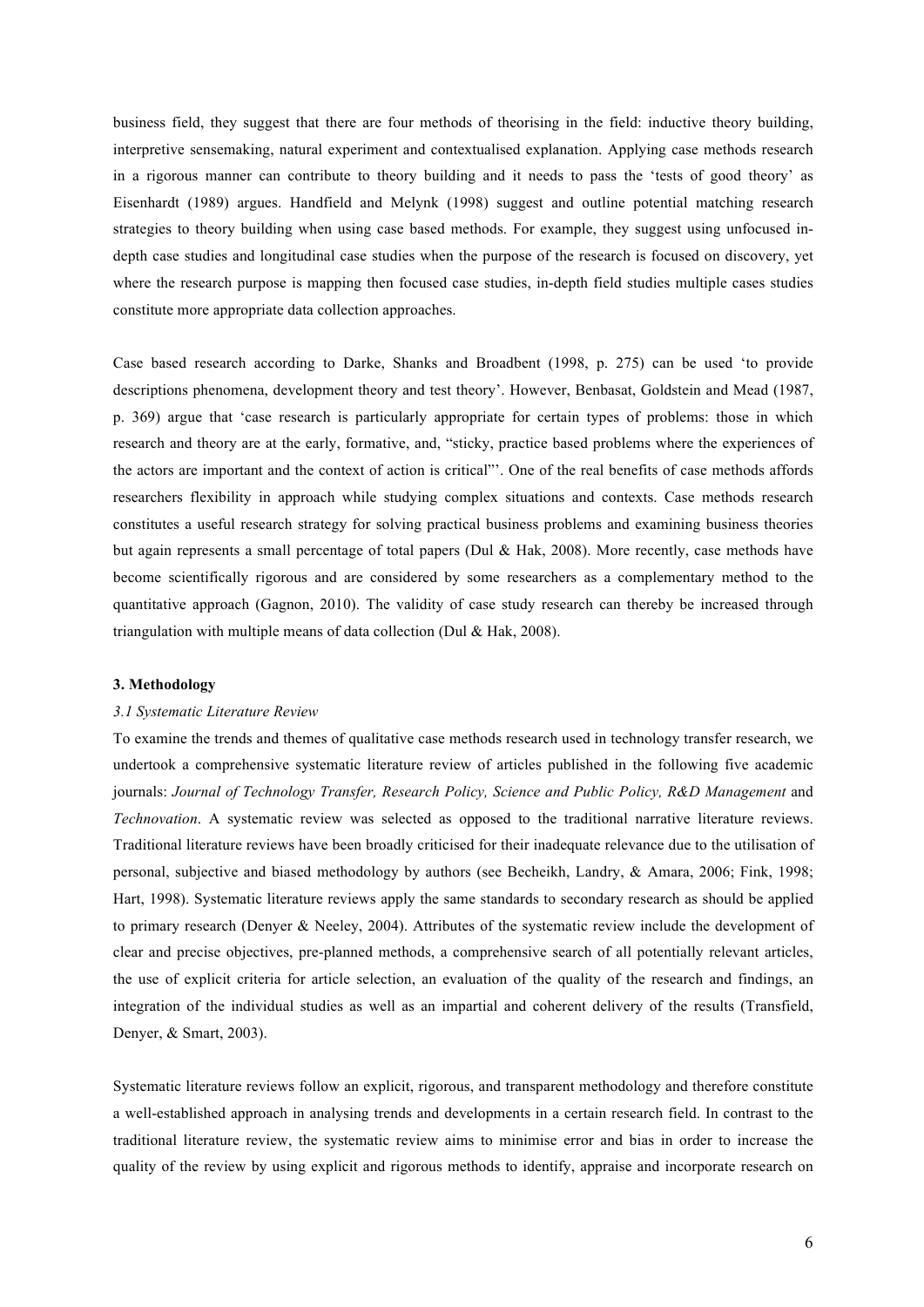specific research questions (Ivarsson & Gorschek, 2009). A further strength of the systematic literature review is its transparency and openness to critique (Pittaway  $\&$  Cope, 2007). The chosen systematic literature review is particularly useful for analysing large quantities of longitudinal data (Denyer & Neeley, 2004).

The primary purpose of our systematic review is to identify key contributions to a specific field or research question, namely technology transfer research, and to descriptively present and discuss these findings. Given the growing body of research on technology transfer it is important to gain a common understanding of methodological approaches, respective terminology and research designs to consistently progress within in the field. Systematic literature reviews thereby involve two processes: the first process concerns defining review protocols and field mapping while the second process involves reporting the findings (see Transfield et al., 2003; Pittaway et al., 2004; Macpherson & Holt, 2007).

#### *3.2 Defining Protocols*

The protocol contains information on the precise questions that the study addresses, the study's population, the search strategy as well as the criteria for the inclusion and exclusion of studies (Transfield et al., 2003). This review's population was restricted to published academic articles in the following leading journals focusing on technology transfer research including the years from 1996 to 2015: *Journal of Technology Transfer, Research Policy, Science and Public Policy, R&D Management* as well as *Technovation*. A systematic Boolean keyword search was conducted within each journal including the terms: "Technology Transfer" AND ("Case Study" OR "Case Method" OR "Qualitative"). The studies that met the inclusion criteria specified in the protocol yielded 116 papers that used case methods utilizing the specific search strings. In order to validate the search results, we analysed the abstract of each of the 116 articles and checked for accuracy concerning our defined protocols, i.e. applied case methods in the context of technology transfer research. Upon removal of duplicate studies and papers that did not use case methods, such as special issue editorials, a total of 107 articles were included in the review (see Appendix 1).

#### *3.3 Mapping the Field*

Our final 107 articles were managed via a spreadsheet database using 23 fields (see Appendix 2 for an excerpt of our spreadsheet database). The fields included the article's name, author(s) and their affiliations, year of publication, journal, duration of the study, theme, research question(s), keywords, location, unit of analysis, sector, number of cases, method(s), data collection, data analysis, data analysis software, findings and implications. These fields were chosen in order to allow for homogenous data extraction in preparation for the efficient analysis of the data.

#### *3.4 Analysis*

The process of data analysis is defined by Zikmund et al. (2013) as being the application of reasoning to understand and interpret the data that has been collected. The analysis of the data within the spreadsheet allowed for the identification and critique of the dominant themes that emerged from the systematic literature review as well as the key results and findings. Linking the themes across the various core contributions and subsequently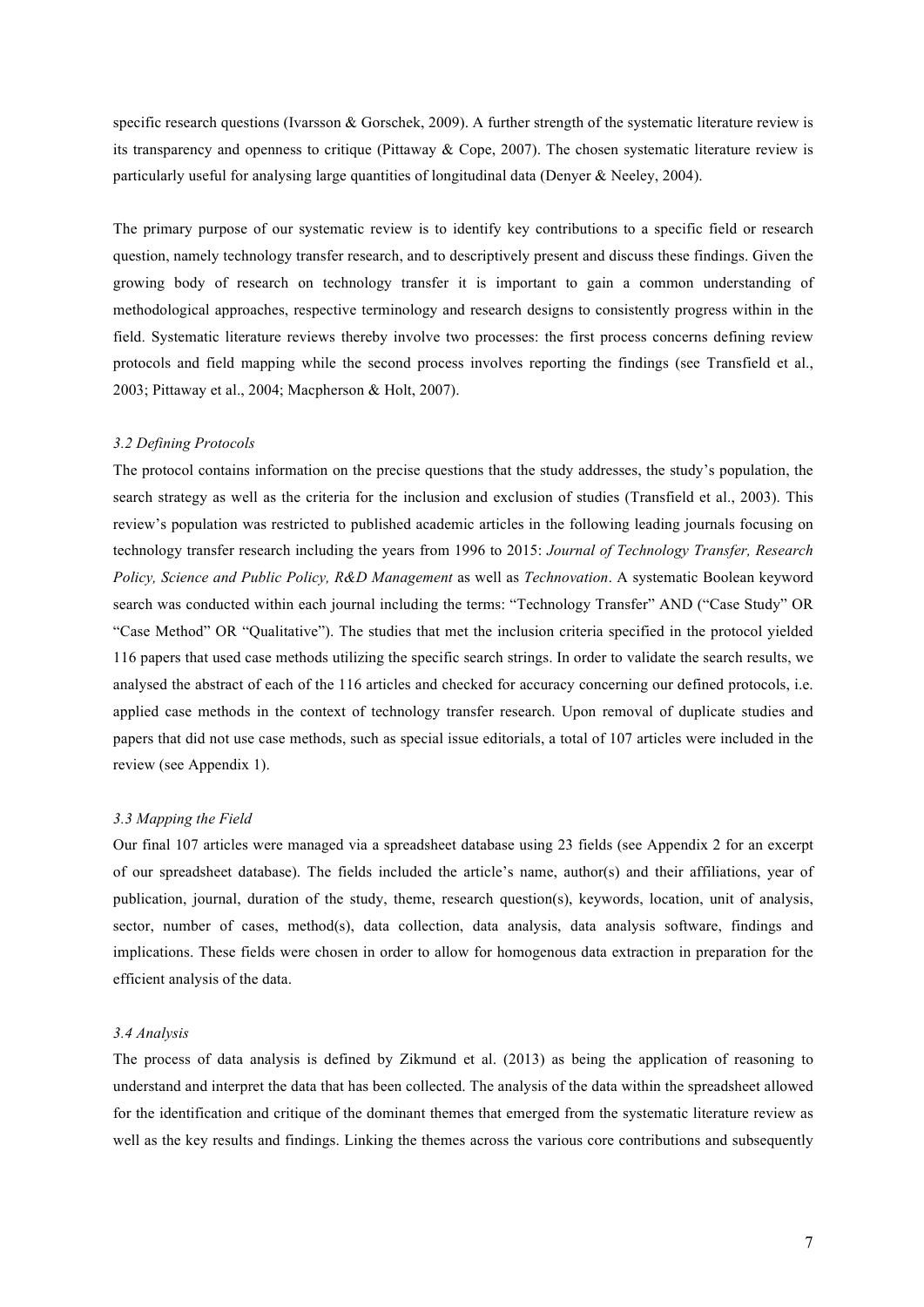highlighting such links is a necessary part of the analysis stage (Transfield et al., 2003). Reoccurring themes, units of analysis, sectors, data collection and data analysis methods were identified and recorded.

Our spreadsheet database served as a basis for the identification of commonalities among the 107 articles. By implementing a coding scheme and by in-depth analyses of technology transfer research trends, we were able to aggregate the papers and synthetize five distinct themes. We did this by each author coding individually and then we shared and agreed final coding to aggregate and synthetize five distinct themes. It is important to note that one article could thereby be assigned to more than one theme if appropriate. The following section outlines our key findings with respect to case methods trends and themes used in technology transfer research.

#### **4. Findings**

#### *4.1 Range and Number of Articles*

The total number of studies found within all five journals that met all the inclusion criteria specified in the protocol ranged from only one in 1996 up to twelve in 2014. This identifies a small increase in qualitative case methods studies over the period between 1996 and 2014. The individual journal that yielded the highest number of studies was the *Journal of Technology Transfer*, yielding 8 articles in 2014. In 1996, the journal *Research Policy* alone published one qualitative case methods study and not until 1999 were another 2 articles published; again, only in *Research Policy*. The fluctuating, minimal increase illustrated by the line graph (see Figure 1) identifies that although there has been a slight increase in qualitative case methods studies, it is still an underutilized approach. The total number of articles published in 2015 gives rise to only 2 articles. As the systematic literature review was undertaken in the first quarter of 2015, some articles of 2015 had not yet been published giving rise to the low number of articles in this year. In general, the number of published articles that have used case methods is comparable low, suggesting that other methodological approaches are more dominant.

*– Insert Figure 1 about here –*

#### *4.2 Main Research Themes*

From our individual coding and through the authors' collective consensus, we identified five thematic categories within the five journals between 1996 and 2015 (see Figure 2). We have detailed keywords for each of our five themes (see Figure 2) and based on this, there is a huge variety of keywords. We also conducted a similar exercise for our sectoral analysis. The most common reoccurring theme is 'Technology Transfer Mechanisms and Technology Transfer Offices' giving rise to a total of 70 articles. The *Journal of Technology Transfer* has published the largest number of articles related to this theme category with a frequency of 37 articles, followed by the journal *Technovation* with a frequency of 16. The next most common reoccurring theme is 'R&D and firm knowledge transfer' giving rise to a total of 56 articles with *Journal of Technology Transfer* publishing more than half of this total. The least common reoccurring theme is the thematic category of 'University-Industry Collaboration' with a total theme occurrence of 15. *R&D Management* proved to be the journal with the least number of reoccurring themes accumulating a total of 14 occurrences of the thematic categories. *Research Policy* in turn provided for a total of 29 of the thematic categories. The thematic category of 'Academic Entrepreneurship' produces a frequency of 46 occurrences with the *Journal of Technology Transfer*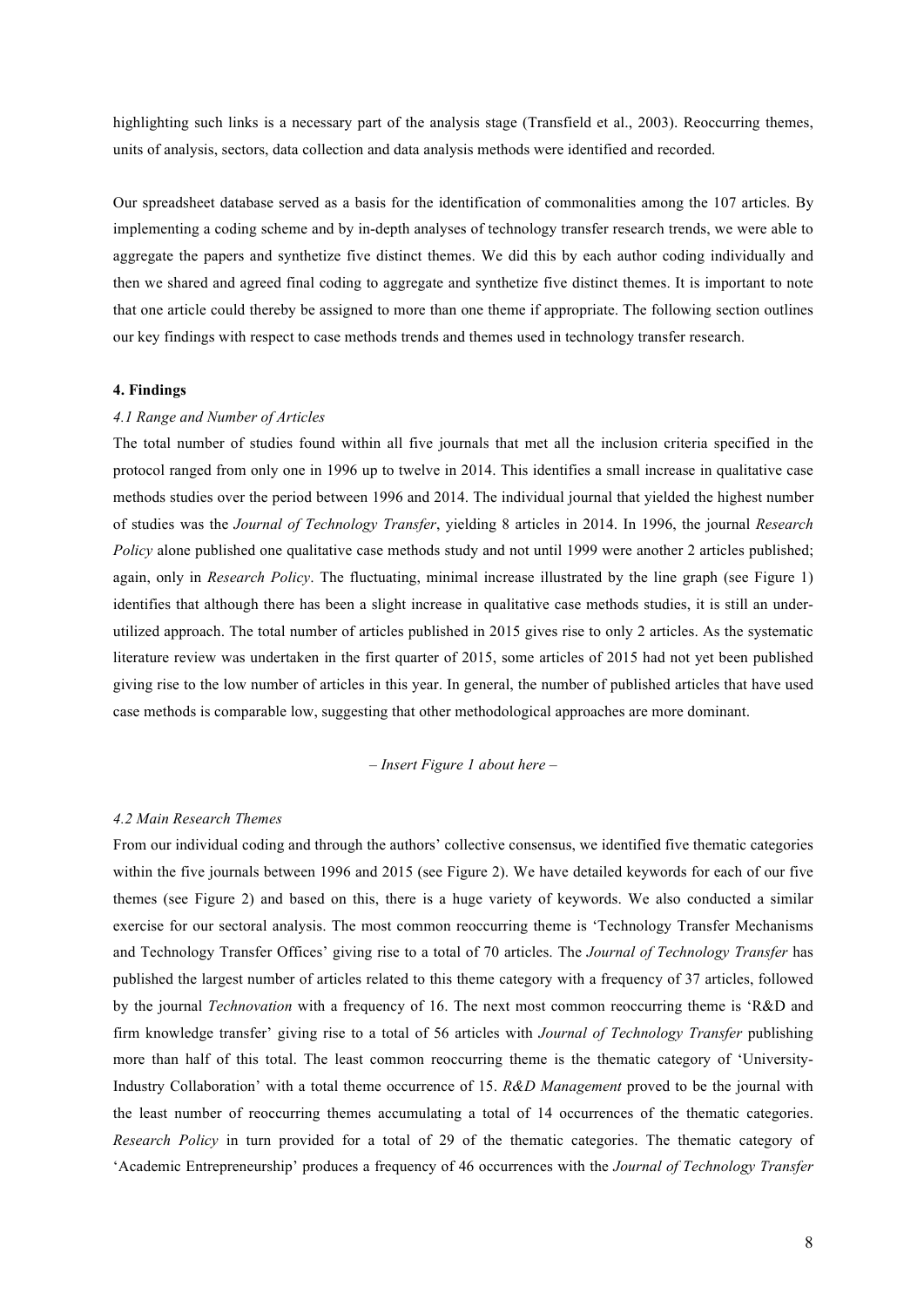accounting for 63% of total occurrences. The thematic category of 'Commercialization' accounted for 17% of the total thematic categories, again with *Journal of Technology Transfer* accounting for the most occurrences, followed by *Technovation*. The dominant focus on technology transfer mechanisms and TTOs reflects a predominant focus within the field using other methodological approaches.

*– Insert Figure 2 about here –*

#### *4.3 Authorship*

Using qualitative case methods research data collection can take longer and involve multiple sources. Table 1 illustrates the number of authors who have published more than one article related to case methods in technology transfer research. No author between 1996 and 2014 has published more than 3 papers, highlighting the lack of research and revisited research within the field of technology transfer research. Similar results have been derived by Ghio et al. (2015) in their in-depth co-authorship analysis focusing on the evolution of the 'Knowledge Spillover Theory of Entrepreneurship'. Their study revealed the concentration of this strand of literature on a limited set of central authors.

#### *– Insert Table 1 about here –*

Most of the 107 case methods studies have been published by a single author accounting for 34 studies, followed by 31 dual authorships and 29 articles written by three authors. There are 11 studies that were written by 4 authors and only 2 papers written by 5 authors (see Figure 3).

#### *– Insert Figure 3 about here –*

## *4.4 Location of Paper and Affiliation of Author*

Qualitative case studies are always associated with certain contexts. Interestingly, some contexts triggered more in-depth analyses than others, leading to the question which contexts are mostly studied and why. In examining the location of the paper and affiliation of the authors, we were interested in examining the country location of the case methods paper and whether authors were utilising data from their own country of affiliation or other countries. Figure 4 outlines which countries each of the case methods papers are based on as well as the country of affiliation of the author. Out of the total 107 papers, 28 of these are based on the USA, followed by 16 studies on the UK and 7 studies on Germany, Italy and China. Some 60 authors are affiliated with the USA, followed by 29 authors from the UK, 18 from Spain, 18 from Canada and 12 from Italy. Some 45 authors affiliated with the USA wrote papers about the USA indicating a 75% rate of authors affiliated with the USA who wrote papers about their own country<sup>3</sup>. Some 20 authors affiliated with the UK have completed studies on the UK giving rise to a 68% rate. The 12 Spanish authors completed studies based on Spain giving a 67% rate and similarly 12 Canadian authors completed studies on Canada indicating a 67% rate and indicating a consistently high level of sample convenience. These results indicate that the location of the authors matters: authors utilize their personal networks and relationships to conduct case methods research.

 

<sup>&</sup>lt;sup>3</sup> Due to multiple authorships, the number of authors exceeds the number of papers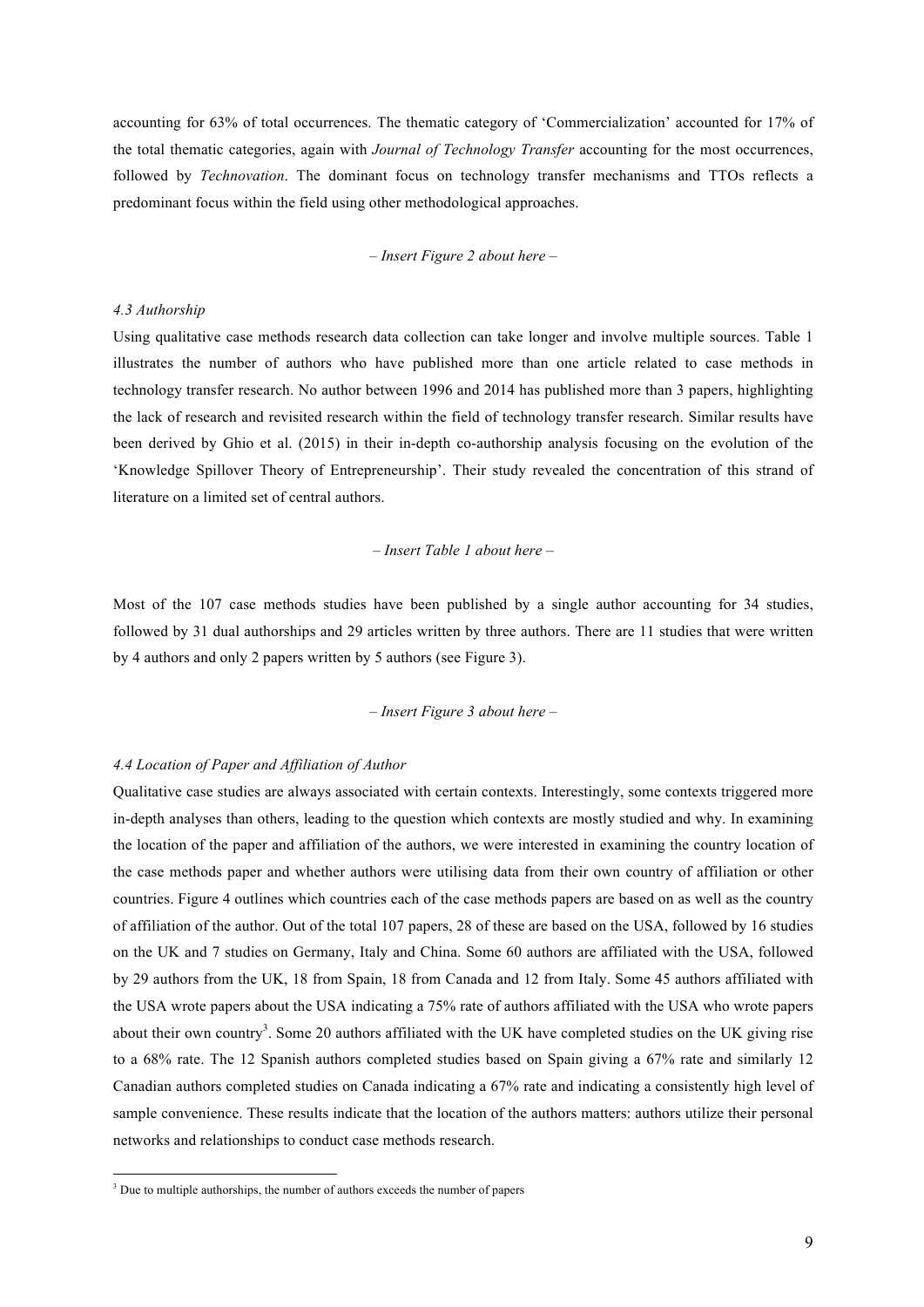A minority of authors completed studies not based on their affiliated country. Some 9 authors from the USA wrote papers that were not based on the USA indicating a rate of only 15%, while 7 authors from the UK completed studies that were not based on the UK indicating a rate of 24%. Some 80% of French authors however, have completed studies based on countries other than France while all 3 of the Danish authors completed their studies on foreign countries. Some 5 USA affiliated authors have completed studies that are based on both the USA and other countries while 4 Swiss and 4 Irish authors have completed studies on both their home country and foreign countries. These findings would suggest that researchers' dominant preferences are to focus their studies in the country where they are affiliated to and there are small numbers of authors who base their studies other countries. Furthermore, our findings show that there is a US dominance for location of papers and affiliation of authors and there is an under-representation of emerging and Asian economies as well as from countries where economies are well advanced in terms of R&D investment and innovation such as Finland and the Netherlands.

#### *– Insert Figure 4 about here –*

#### *4.5 Sectoral Contexts*

Seven sectoral categories were identified from the analysis of the 107 qualitative case methods studies based on individual author coding and through the authors' collective consensus. The 'manufacturing industry' yielded a total of 66 occurrences, within *Journal of Technology Transfer* accounting for almost half of these, followed by *Technovation* accounting for 22 articles. Although the *Journal of Technology Transfer* yielded the largest overall occurrences of the 'manufacturing sector' almost half (46%) of all studies within the journal *R&D Management* had a focus on this sector. The next most analysed sector was 'health and biotechnology' accounting for a total of 53 occurrences, again with *Journal of Technology Transfer* accounting for 62% of all instances of this sector. The 'software and ICT' sector yielded a total of 49 occurrences with *Journal of Technology Transfer* accounting for half of the total occurrences. The sector with the least amount of focus was the 'chemical industry' yielding a total of only 7 occurrences. The journals *Research Policy*, *Science and Public Policy* as well as *Technovation* yielded no instances of the 'chemical industry'. Overall our findings highlight the significant range of sectoral contexts that have been used by authors using case methods research in the field of technology transfer. This range of sectoral contexts has yet changed its focus over time. Whereas the manufacturing industry had previously been the main focus of case methods studies, this focus has now changed towards high-tech and emerging industries such as the health and biotechnology, the software and ICT as well as the energy and renewable resources industry. One explanation for this general development towards knowledge-intense industries is provided by Audretsch, Lehmann, and Wright (2014) as they argue that the emergence of new technologies functions as the driving force and enabling factor to globalization.

*– Insert Figure 5 about here –*

*4.6 Data Collection*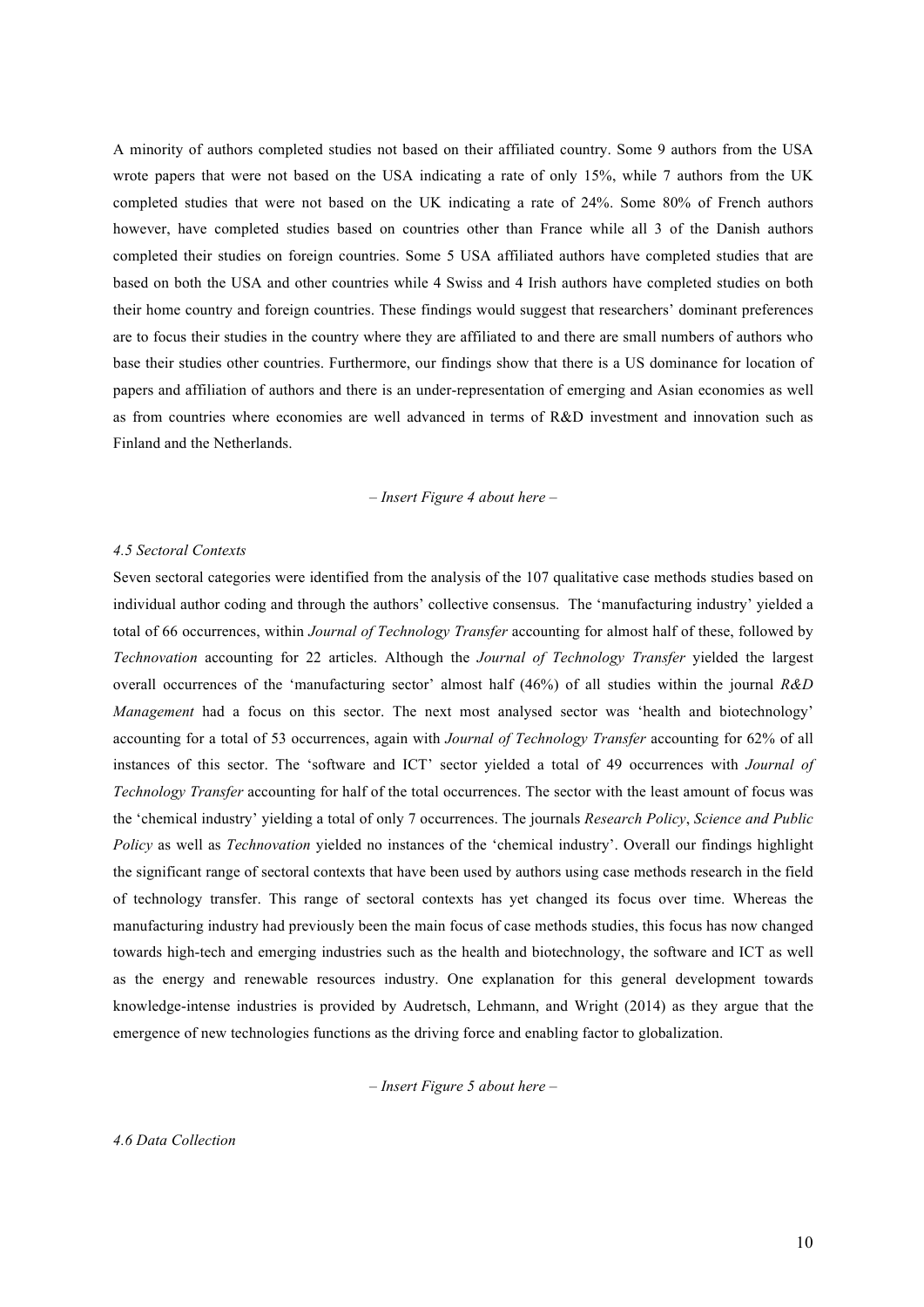We categorised the primary and secondary data collection methods based on the descriptions used by the authors in their published papers (see Figure 6). We found that the most frequently used primary data collection methods were semi-structured face-to-face interviews, telephone interviews and questionnaires which we subsumed under the category 'interviews'. Furthermore, we identified nine descriptors used by authors in outlining primary data collection using interviews. Such methods of primary data collection would be considered a traditional one among qualitative researchers. Other means of collecting primary data collection such as focus groups and action research have been used less frequently, indicating that authors are favouring more traditional and safe approaches to data collection. Interestingly, authors used a wide variety of descriptions in relation to primary data collection, particularly those associated with interviews. Consequently there is a need for future researchers to be clearer and more precise use of terminology to describe primary data collection.

The top three descriptors we found in analysing the papers in our study for secondary data collection methods have been data reports, websites and newspapers. What is interesting to note is the wide variety of secondary data collection sources that we found in analysing the papers in our study and the frequency of data from previous studies, visual records and archival records. These findings suggest that authors using qualitative case methods are using more multiple sources of secondary data. From the descriptions of primary and secondary data collection in our study that authors use a variety of terms such as for data. Our findings suggest that authors in using qualitative case methods are opting for more traditional methods of data collection and we suggest that one of the drivers of this is around ensuring that their studies have a higher probability of being published and convincing reviewers of the rigor that they have applied to their case methods.

#### *– Insert Figure 6 about here –*

One of the questions facing case methods researchers is how many data sources are required to conduct a study. We found from the papers in our study that frequency of multiple data collection was higher to single by nearly a 3 to 1 ratio (see Figure 7). Due to the multitude of perspectives derived from multiple data collection methods, the robustness of research results increases by having more than just one data source. Consequently, multiple data collection methods increasingly gain in importance (Creswell, 2013). The qualitative case methods articles published in *Research Policy* utilise an equal number of single data collection methods to multiple data collection methods. This clarifies the wider use of mixed-modes of data collection in qualitative case methods studies. Our findings would suggest that data authors in designing case methods papers should select their data collection approaches carefully and consider a data collection approach that fits their research question and helps them to support their argumentation most effectively.

#### *– Insert Figure 7 about here –*

#### *4.7 Number of Cases*

A key issue for qualitative case methods researchers is how many cases are needed for their studies. In analysing the papers, we found that 42 papers used between one and four cases and 33 papers used more than 25 cases (see Figure 8). This suggests that there are two case extremes emerging, those studies that rely on a small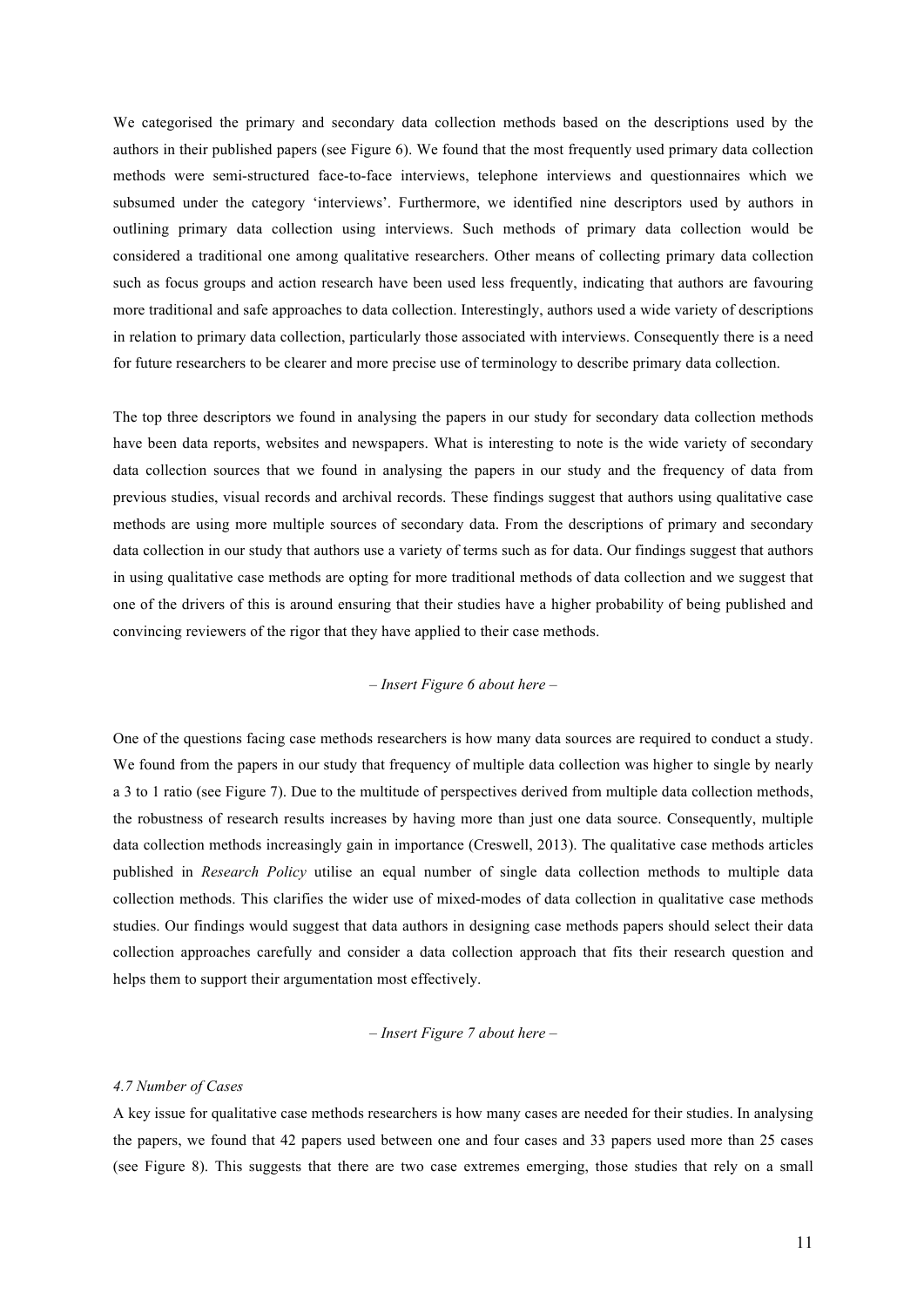number of cases and authors that used a significant number of cases for their studies. We suggest that this heterogeneity in the number of cases is beneficial for the field of technology transfer research as it gives case methods researchers continued flexibility as to the number of cases as our findings clearly show that journals in our study publish papers using both low and higher number of cases.

#### *– Insert Figure 8 about here –*

#### *4.8 Data Analysis and Data Analysis Software*

There is a growing array of data analysis software available to support qualitative case methods researchers in analysing data. We found that studies utilizing data analysis software constitute a minority. Only 14 papers used data analysis software and the most used analytical software tool was N-Vivo analysis (see Figure 9). The N-Vivo analysis software was used three times in 2014 and once in 2010 by articles published in the *Journal of Technology Transfer* and *Technovation.*

### *– Insert Figure 9 about here –*

In analysing the methods of data analyses we found that authors used a wide variety of descriptions in relation to the data analysis they used (see Figure 10). These descriptions were grouped under five data analysis categories. Some 42% of the 107 studies used a form of case study analysis while 22% used a method of qualitative analysis, some 14% used data triangulation, 14% for miscellaneous and less than 10% used literature analysis.

*– Insert Figure 10 about here –*

### **5. Discussion**

What is overall evident from our study is that qualitative case methods are still in an emergent state within the field of technology transfer research. Thus, continuing to progress qualitative case methods based studies have an important contribution to make to advancing knowledge and for theory building. It also places onus on case methods researchers to be conscious in the description and precision in how they outline case methods used, to provide more detailed accounts of the data collection and analysis they used as well as being more experimental in using a wider range of data collection methods and analytical approaches in further studies. Moreover, our findings highlight that top journals do publish qualitative case methods research from a variety of sectoral contexts using single and multiple data collection sources.

In reflecting on the trends with respect to affiliated locations of authors, our findings especially concerning North America, UK and Canada, which is not surprising given the emergence and growth of the field of technology transfer research from North America in particular over the last three decades. Political interventions such as the Bayh-Dole Act in North America (Mowery, Nelson, Sampat, & Ziedonis, 2015) triggered qualitative case methods research focusing on the effects of technology transfer. What is surprising is that there is a growing spread of affiliated locations throughout different continents. However, there is a deficit with respect to emerging continents such as Africa, emerging Eastern European countries and high growth economies such as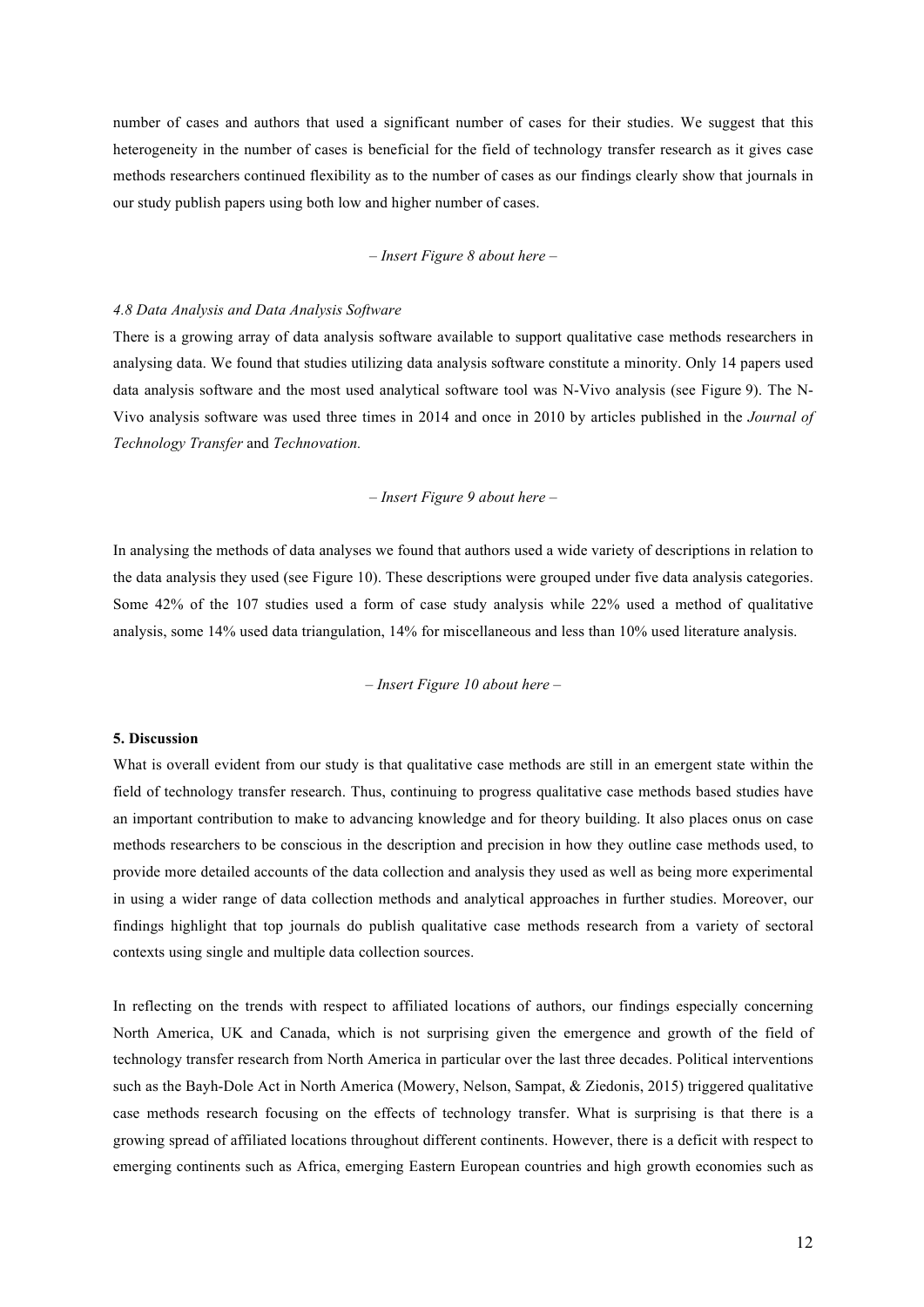India. For countries with advanced national innovation systems (Castellacci & Natera, 2013) such as Japan and South Korea it is surprising that we did not find more qualitative case methods studies. More studies from these regions are needed that can both offer further contributions to developing the field but also insights into different contextual approaches and practices.

The predominant research theme on technology transfer mechanisms and TTOs that we found is not surprising as it forms the basis for all other strands of literature within technology transfer research (Villani, Rasmussen, & Grimaldi, 2016). In aggregating this category for the purposes of our study it proved challenging to condense different articles due to the growth of new terms such to describe technology transfer as 'knowledge transfer', 'technology transferences', etc. The same issues occurred within the research field of academic entrepreneurship and how it is interpreted as a term within the field. Behind our findings, it gives rise to an interesting issue, namely that of interpretations of commonly used terms within the field. On the one hand loose and growing terms to describe a phenomenon under study can be helpful in growing and developing a field. On the other hand, it can also create confusion and potentially undermine the empirical results and intentionality of contributions from researchers. Particularly with respect to qualitative case methods research, researchers have to be particularly conscious and consistent with their use and interpretation of key themes that they build their studies around. At the current stage of the development of the field of technology transfer research, there is a need to reflect on commonly used terminology and its utilization within the field as well as how it should be understood for future studies. The consistent and precise utilization of terminology thereby has to comprise both content and methodology to overcome critics designating case methods as less rigorous (Dubé & Paré, 2003; Hoskisson, Hitt, Wan, & Yiu, 1999). Moreover, qualitative case study researchers need to be aware of the criticisms of using this approach particularly in relation to validity (Stoecker, 1991), formulation of case analysis (Miles, 1979), as well as bias, generalisability and hypotheses generation (Flyvberg, 2006). In designing studies using qualitative case methods, researchers need to consider carefully these criticisms, also with regard to their intended contribution, i.e. choosing the appropriate data collection approach. Rigor has to pervade all aspects of qualitative case methods researcher activities. This for example requires more explicit descriptions of data analysis conducted such as first and second order coding that was undertaken by the (single or multiple) case analysis (see O'Kane et al, 2015). Given the movement of the field toward a micro level analysis embracing and utilising more data collection approaches and data analysis, techniques can make a substantive contribution to generating new knowledge as well as providing insights that are relevant to technology transfer practitioners (Cunningham et al, 2016). It is clear that there is much scope for more case methods research developing within the field of technology transfer and within the broad themes that we have identified.

Our findings show that there is a focus on a limited number of data collection approaches with interviews, data, reports and documents being the predominate sources of data. Within the interview category, we found a wide variety of descriptions used. For data, reports and documents researchers used a wide variety of sources. It is encouraging to find such an array of sources. However, we suggest that there is room for the use of more data collections sources that would further enhance qualitative case methods studies. Approaches such as ethnographic methods, participant observations and focus groups can contribute to the development of the field.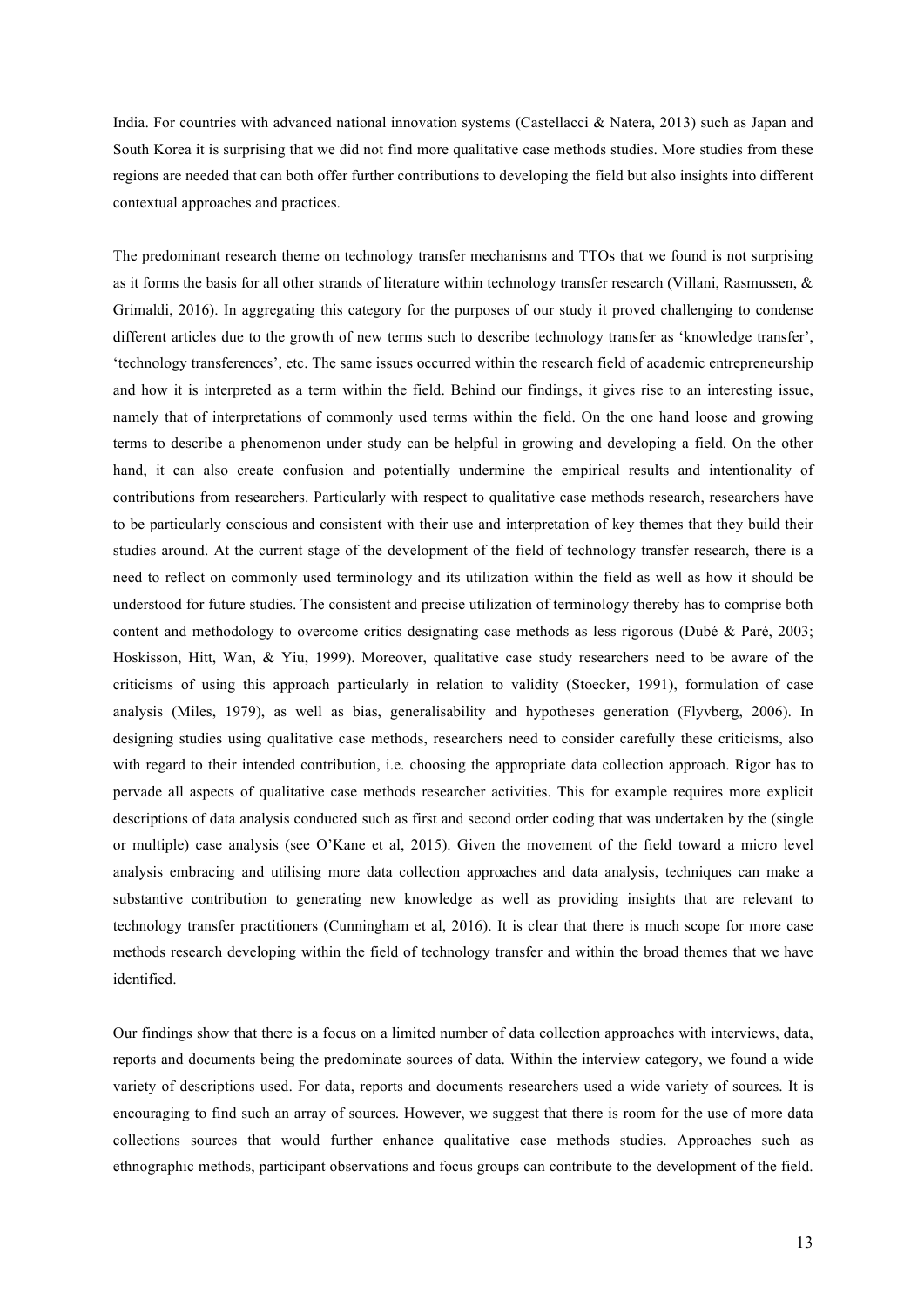We suggest that there is a need for even more plurality of data collection methods as this will deepen and strengthen further the field of technology transfer research as well as complement more quantitative studies. Also in furthering rigor, there are significant opportunities for qualitative case methods researchers to adopt data triangulation, which is used by only a small percentage of researchers in our study.

For qualitative case methods researchers, our study shows that there is a nearly 3 to 1 ratio of multiple data collection to single data collection. This would suggest that multiple data collection is favoured more by researchers and also by the journals in our study but also is reassuring that single data collection approaches are being published by high impact journals in the field. This has implications for qualitative case methods researchers in terms of theory development and generalisability of their studies. Our study has found that there is a range of data collection methods and the implications for researchers using qualitative case methods is that they have to be clear what contribution they are seeking to make which in turn determines the range for their study. Where we see further opportunities is in relation to growing multiple data collection across countries.

The question how many cases are sufficient for a qualitative case methods study is one that is of concern for qualitative case methods researchers. Our findings show that the majority of researchers used less than four cases or more that twenty-five cases. Within the field we are seeing two extremes and our breakdown of the journals in our study would indicate that journals are open to publishing papers with a range of number of cases. Small numbers of cases allow for in-depth analyses. Larger numbers of cases might support the generalisability of the findings. What surprised to us is the limited use of data analysis software. As the field evolves further, there is a need for case methods researchers to be more descriptive in relation to the analysis they conducted irrespective of whether they used data analysis software or not. It would further increase the efficiency of data preparation and exploitation in case of large amounts of data.

Finally, our analysis revealed a very broad sectoral activity focus with an emphasis on certain sectors such as 'health and biotechnology' as well as 'manufacturing'. We suggest that there is a need to both focus on sectors that are constantly increasing in importance such as the energy industry shifting towards renewable energies or knowledge intense service enterprises as well as on cross-sectoral studies combining different perspectives from different industries. Thus, scholars should establish a more holistic picture concerning technology transfer processes and corresponding effectiveness in distinct sectors. Also there are opportunities to apply qualitative case methods to examining technology transfer processes in the digital and circular economies. Overall, opportunities also lie in advancing knowledge in the field using longitudinal sector data that utilizes qualitative case methods and quantitative approaches.

## **6. Conclusion**

We believe that our extensive systematic literature review on qualitative case methods in technology transfer research has produced three important implication for the field. First, future qualitative case methods researchers should reflect on used terminology and its utilization both concerning content and methodology. Only a consistent and adequate utilization of terminology enables the advancement of technology transfer and qualitative case methods research to address robustly and overcome on-going criticisms of case methods. To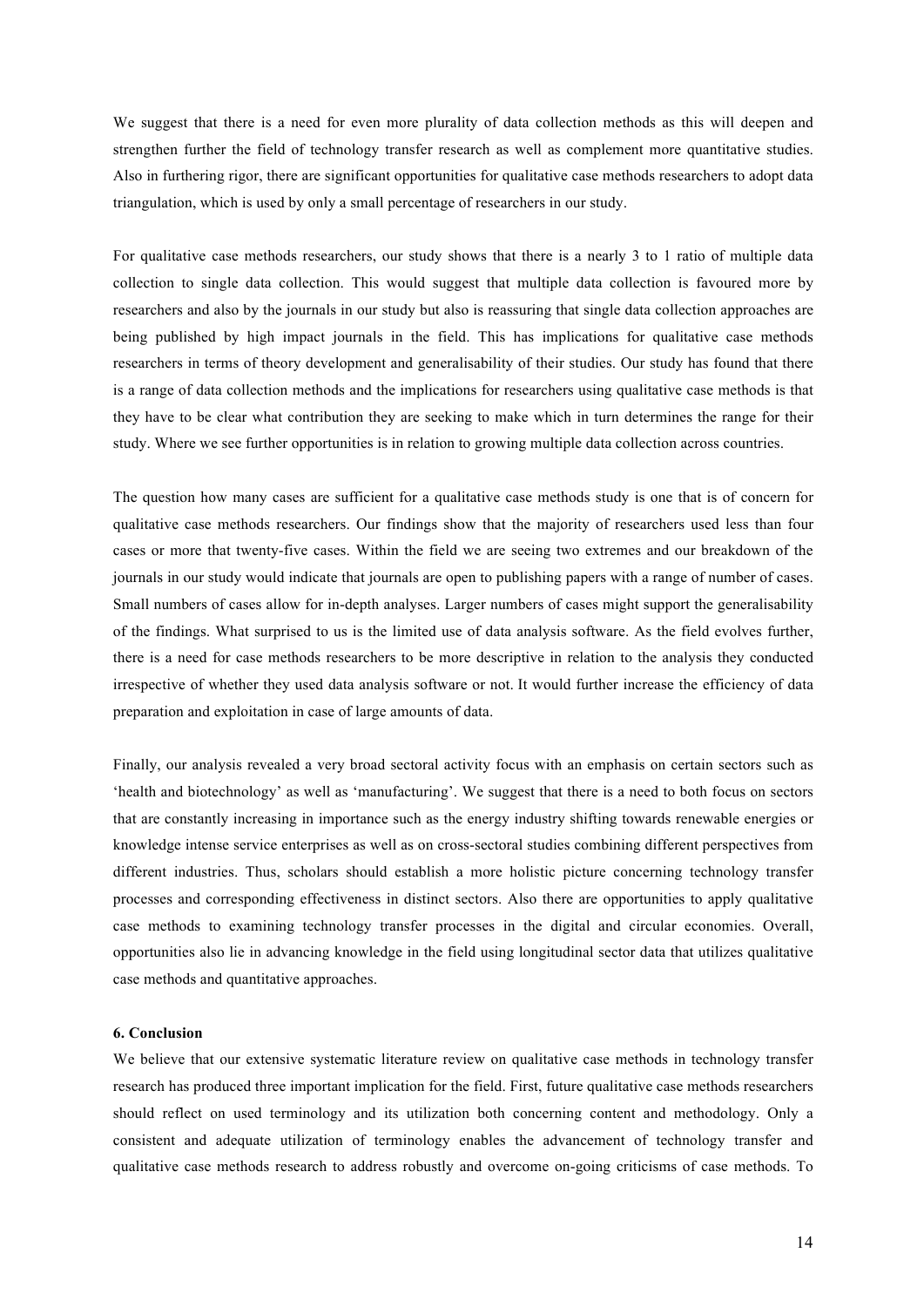address this, case methods researchers should be clear in their use of terminology, research objectives, data collection and data analysis. A systematic approach to rigor by researchers allays critics, retains the flexibility of approach that is required and also contributes in an effective way to the on-going development of the field.

Second, there is a clear need for more plurality of data collection methods in combination with a more intense usage of data analysis software. On the one hand, this enables researchers to advance the field of technology transfer research as well as to complement more quantitative studies. On the other hand, data analysis software allows for processing larger amount of data, resulting in the possibility of more in-depth analyses. We would encourage qualitative case methods researchers to be more ambitious and innovative in their data collection approaches. This boldness and ambition is necessary to develop the field around the five themes we have identified, but also in opening up new research themes.

Third, case methods in technology transfer research should make use of cross-sectoral as well as cross-country research designs to again allow for more in-depth analyses as well as to make use of different perspectives to create a more holistic picture concerning the field of technology transfer research. The combination of both qualitative and quantitative research designs opens up new research trajectories to create further insights into the processes and mechanisms of technology transfer as well as its corresponding effectiveness.

In conclusion, Flyvberg (2006, p. 219) argues that a 'scientific discipline without a large number of thoroughly executed cases studies is a discipline without systematic production of exemplars, and a discipline without exemplars is an ineffective one'. Our paper highlights essential necessities and opportunities for qualitative case methods researchers to further contribute to the advancement of knowledge in the field of technology transfer research and qualitative case methods in general.

#### **Acknowledgements**

James A Cunningham acknowledges the funding support of Science Foundation Ireland (SFI) and co-funded under the European Regional Development Fund under Grant Number 13/RC/2073.

#### **Conflict of Interest**

The authors have no conflict of interest.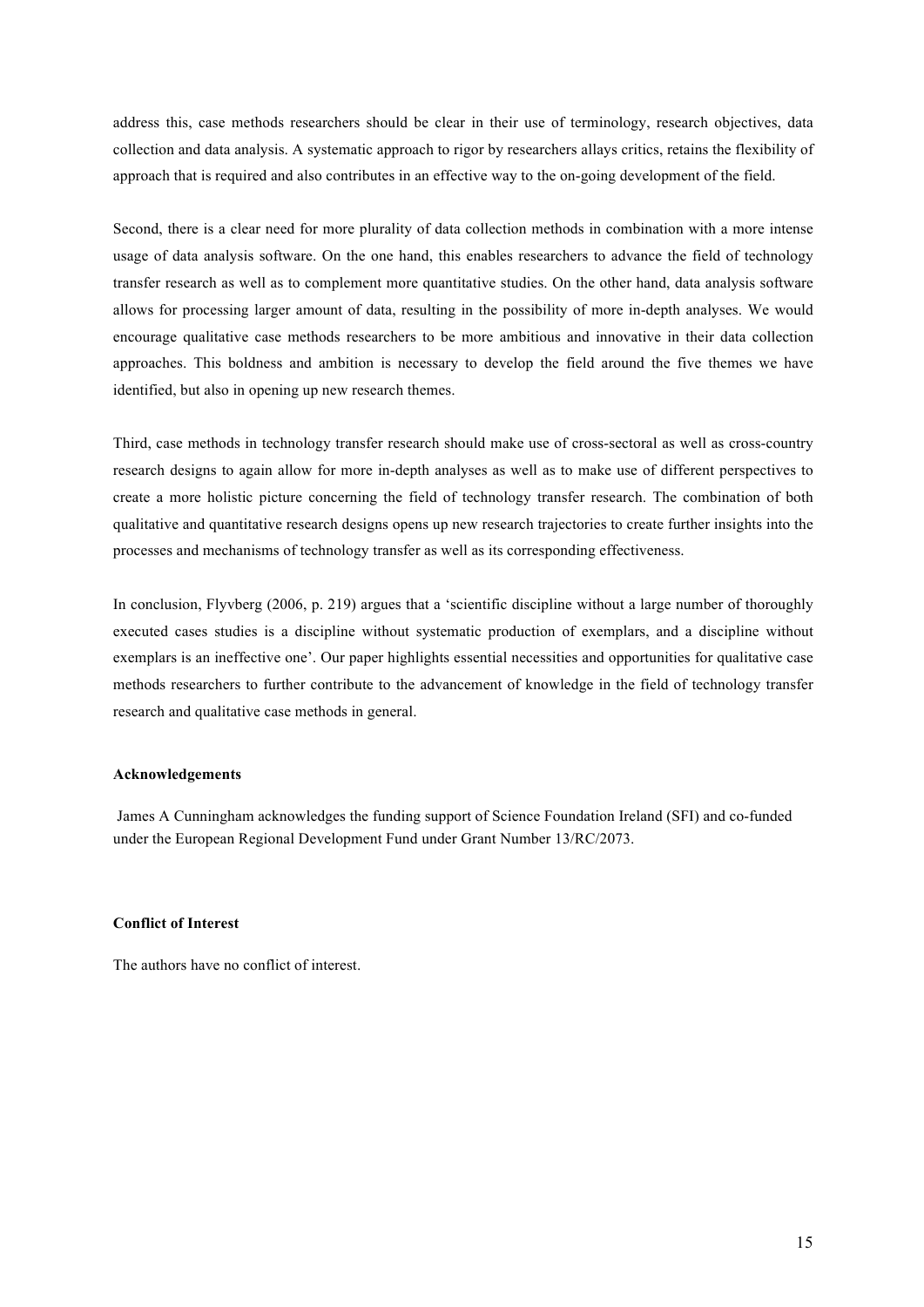#### **References**

Acs, Z. J., Audretsch, D. B., Lehmann, E. E., & Licht, G. (2016). National systems of innovation. *The Journal of Technology Transfer*, 1-12. doi:10.1007/s10961-016-9481-8.

Acworth, E. (2008). University–industry engagement: The formation of the Knowledge Integration Community (KIC) model at the Cambridge-MIT Institute. *Research Policy,* 37(8), 1241-1254.

Albors, J., Hervas, J. L., & Hidalgo, A. (2006). Analysing High Technology Diffusion and Public Transference Programs - The Case of the European Game Program. *The Journal of Technology Transfer, 31*(6), 647-661.

Andersen, M. M. (2011). Silent innovation: Corporate strategizing in early nanotechnology evolution. *The Journal of Technology Transfer, 36*(6), 680-696.

Asheim, B. T., & Isaksen, A. (2002). Regional Innovation Systems: The Integration of Local 'Sticky' and Global 'Ubiquitous' Knowledge. *The Journal of Technology Transfer, 27*(1), 77-86.

Audretsch, D. B., Lehmann, E. E., Paleari, S., & Vismara, S. (2016). Entrepreneurial finance and technology transfer. *The Journal of Technology Transfer, 41*(1), 1-9.

Audretsch, D. B., Lehmann, E. E., & Wright, M. (2014). Technology transfer in a global economy. *The Journal of Technology Transfer, 39*(3), 301-312.

Autio, E., Kenney, M., Mustar, P., Siegel, D., & Wright, M. (2014). Entrepreneurial innovation: The importance of context. *Research Policy, 43*(7), 1097-1108.

Bach, L., Cohendet, P., & Schenk, E. (2002). Technological transfers from the European space programs: a dynamic view and comparison with other R&D projects. *The Journal of Technology Transfer, 27*(4), 321-338.

Backman, M., Börjesson, S., & Setterberg, S. (2007). Working with concepts in the fuzzy front end: Exploring the context for innovation for different types of concepts at Volvo Cars. *R&D Management, 37*(1), 17-28.

Bathelt, H., Kogler, D. F., & Munro, A. K. (2010). A knowledge-based typology of university spin-offs in the context of regional economic development. *Technovation, 30*(9-10), 519-532.

Becheikh, N., Landry, R., & Amara, N. (2006). Lessons from innovation empirical studies in the manufacturing sector: A systematic review of the literature from 1993-2003. *Technovation, 26*(5-6), 644-664.

Becker, B., & Gassmann, O. (2006). Corporate incubators: Industrial R&D and what universities can learn from them. *The Journal of Technology Transfer, 31*(4), 469-483.

Benbasat, I., Goldstein, D. K., & Mead, M. (1987). The case research strategy in studies of information systems. *MIS Quarterly*, 369-386.

Beoku-Betts, J. (2005). 'A lot of them thought I wouldn't last there': African women and career advancement in academic scientific careers. *The Journal of Technology Transfer, 30*(4), 397-407.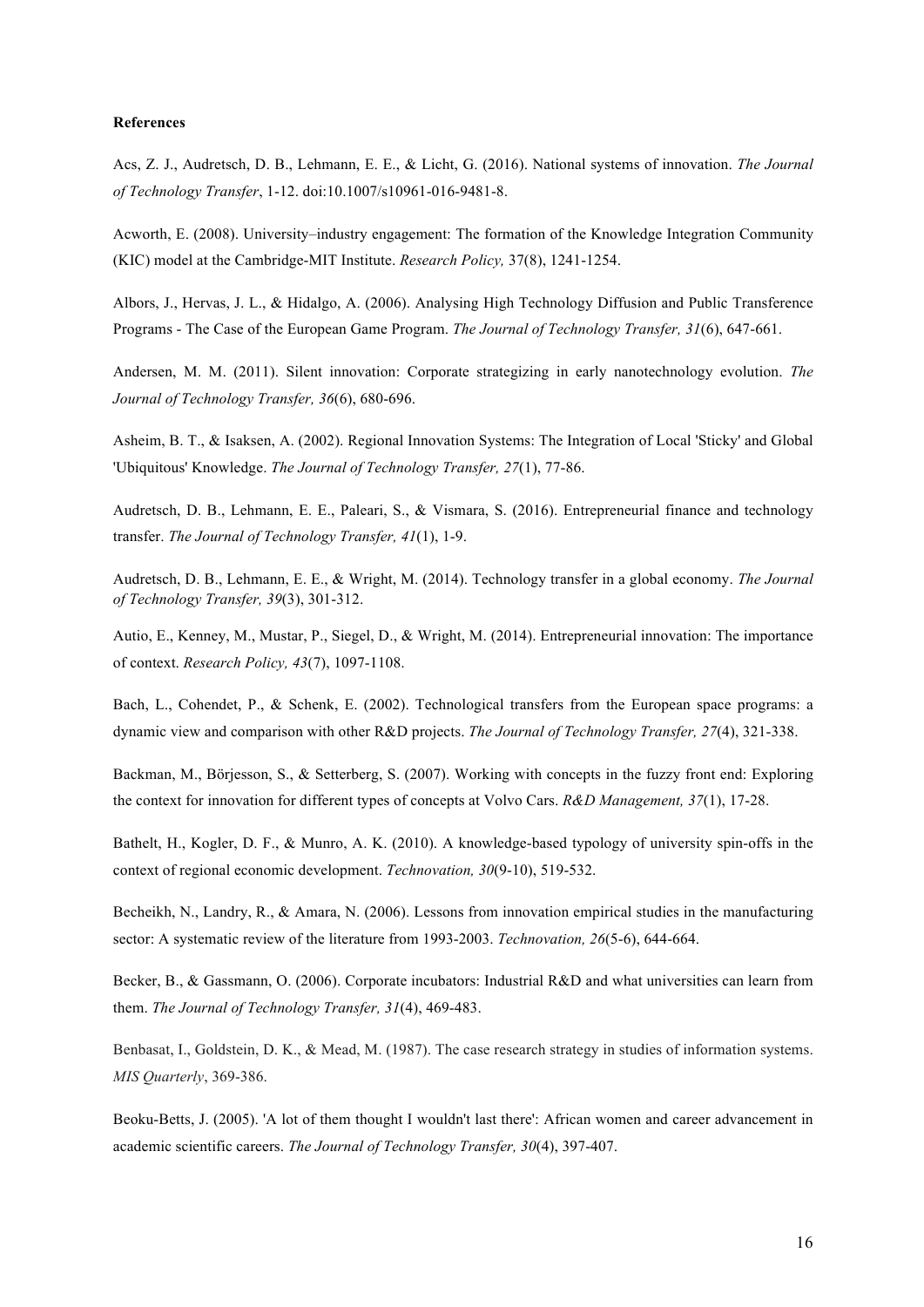Bessant, J. (1999). The Rise and Fall of 'Supernet': A Case Study of Technology Transfer Policy for Smaller Firms. *Research Policy, 28*(6), 601-614.

Bhattacherjee, A. (2012). *Social science research: principles, methods, and practices*: Textbooks Collection. Book 3.

Bianchi, M., Chiaroni, D., Chiesa, V., & Frattini, F. (2011). Organizing for external technology commercialization: evidence from a multiple case study in the pharmaceutical industry. *R&D Management, 41*(2), 120-137.

Boehm, D. N., & Hogan, T. (2014). 'A jack of all trades': The role of PIs in the establishment and management of collaborative networks in scientific knowledge commercialisation. *The Journal of Technology Transfer, 39*(1), 134-149.

Bozeman, B. (2000). Technology transfer and public policy: a review of research and theory. *Research policy*, *29*(4), 627-655.

Bozeman, B., Fay, D., & Slade, C. P. (2013). Research collaboration in universities and academic entrepreneurship: the-state-of-the-art. *The Journal of Technology Transfer, 38*(1), 1-67.

Bozeman, B., Rimes, H., & Youtie, J. (2015). The evolving state-of-the-art in technology transfer research: Revisiting the contingent effectiveness model. *Research Policy, 44*(1), 34-49.

Cacciatori, E. (2008). Memory objects in project environments: Storing, retrieving and adapting learning in project-based firms, *Research Policy, 37*(9), 1591-1601.

Castellacci, F., & Natera, J. M. (2013). The dynamics of national innovation systems: A panel cointegration analysis of the coevolution between innovative capability and absorptive capacity. *Research Policy, 42*(3), 579- 594.

Chapple, W., Lockett, A., Siegel, D. S., & Wright, M. (2005). Assessing the relative performance of UK university technology transfer offices: parametric and non-parametric evidence. *Research Policy*, *34*(3), 369– 384.

Chetty, S. (1996). The case study method for research in small-and medium-sized firms. *International Small Business Journal*, *15*(1), 73-86.

Cho, H.-D., & Lee, J.-K. (2003). The developmental path of networking capability of catch-up players in Korea's semiconductor industry. *R&D Management, 33*(4), 411-423.

Cooper, C. E., Hamel, S. A., & Connaughton, S. L. (2012). Motivations and obstacles to networking in a university business incubator. *The Journal of Technology Transfer, 37*(4), 433-453.

Creswell, J. W. (2013). *Research design: Qualitative, quantitative, and mixed methods approaches*: Sage publications.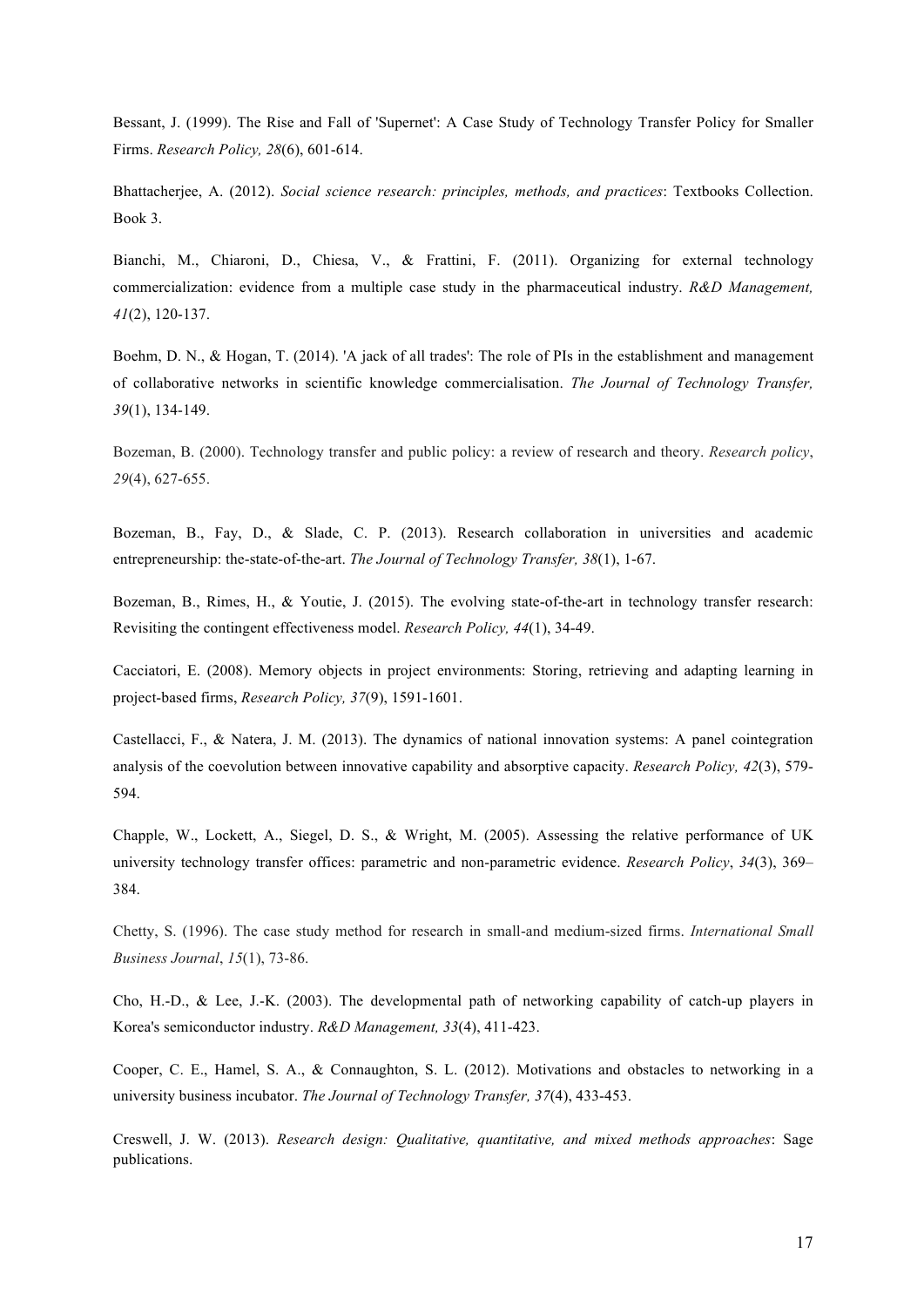Cruz-Castro, L., Sanz-Menéndez, L., & Martínez, C. (2012). Research centers in transition: Patterns of convergence and diversity. *The Journal of Technology Transfer, 37*(1), 18-42.

Cunningham, J., O'Reilly, P., O'Kane, C., & Mangematin, V. (2014). The inhibiting factors that principal investigators experience in leading publicly funded research. *The Journal of Technology Transfer, 39*(1), 93- 110.

Cunningham, J.A., O'Reilly, P., O'Kane, C., & Mangematin, V. (2015) Managerial Challenges of Publicly Funded Principal Investigators, *International Journal of Technology Management*, 68(3-4),176-202.

Cunningham, J.A., O'Reilly, P., O'Kane, C., & Mangematin, V. (2016). Publicly Funded Principal Investigators as Transformative Agents of Public Sector Entrepreneurship. *Essays in Public Sector Entrepreneurship* (pp. 67-94): Springer.

Daellenbach, U. S., & Davenport, S. J. (2004). Establishing trust during the formation of technology alliances. *The Journal of Technology Transfer, 29*(2), 187-202.

Darke, P., Shanks, G., & Broadbent, M. (1998). Successfully completing case study research: combining rigour, relevance and pragmatism. *Information systems journal, 8*(4), 273-289.

Davies, A., & Brady, T. (2000). Organisational capabilities and learning in complex product systems: Towards repeatable solutions. *Research Policy, 29*(7-8), 931-953.

Debackere, K. and Reinhilde Veugelers. (2005) The role of academic technology transfer organizations in improving industry science links. *Research Policy* 34(3)321-342.

Denyer, D., & Neeley, A. (2004). Introduction to special issue: innovation and productivity performance in the UK. *International Journal of Management Reviews, 5-6*(3-4), 131-135.

Derrick, G. E. (2014). Integration versus separation: structure and strategies of the technology transfer office (TTO) in medical research organizations. *The Journal of Technology Transfer, 40*(1), 105-122.

Díaz, A. J. R. (2012). Transferring knowledge in Quebec-Mexico partnerships: The case of the dairy industry. *The Journal of Technology Transfer, 37*(5), 631-647.

Doganova, L. (2013). Transfer and exploration: Two models of science-industry intermediation. *Science and Public Policy, 40*(4), 442-452.

Dubé, L., & Paré, G. (2003). Rigor in information systems positivist case research: current practices, trends, and recommendations. *MIS quarterly*, 597-636.

Dul, J., & Hak, T. (2008). *Case study methodology in business research*: Butterworth-Heinemann.

Easton, G. (2010). Critical realism in case study research. *Industrial Marketing Management, 39*(1), 118-128.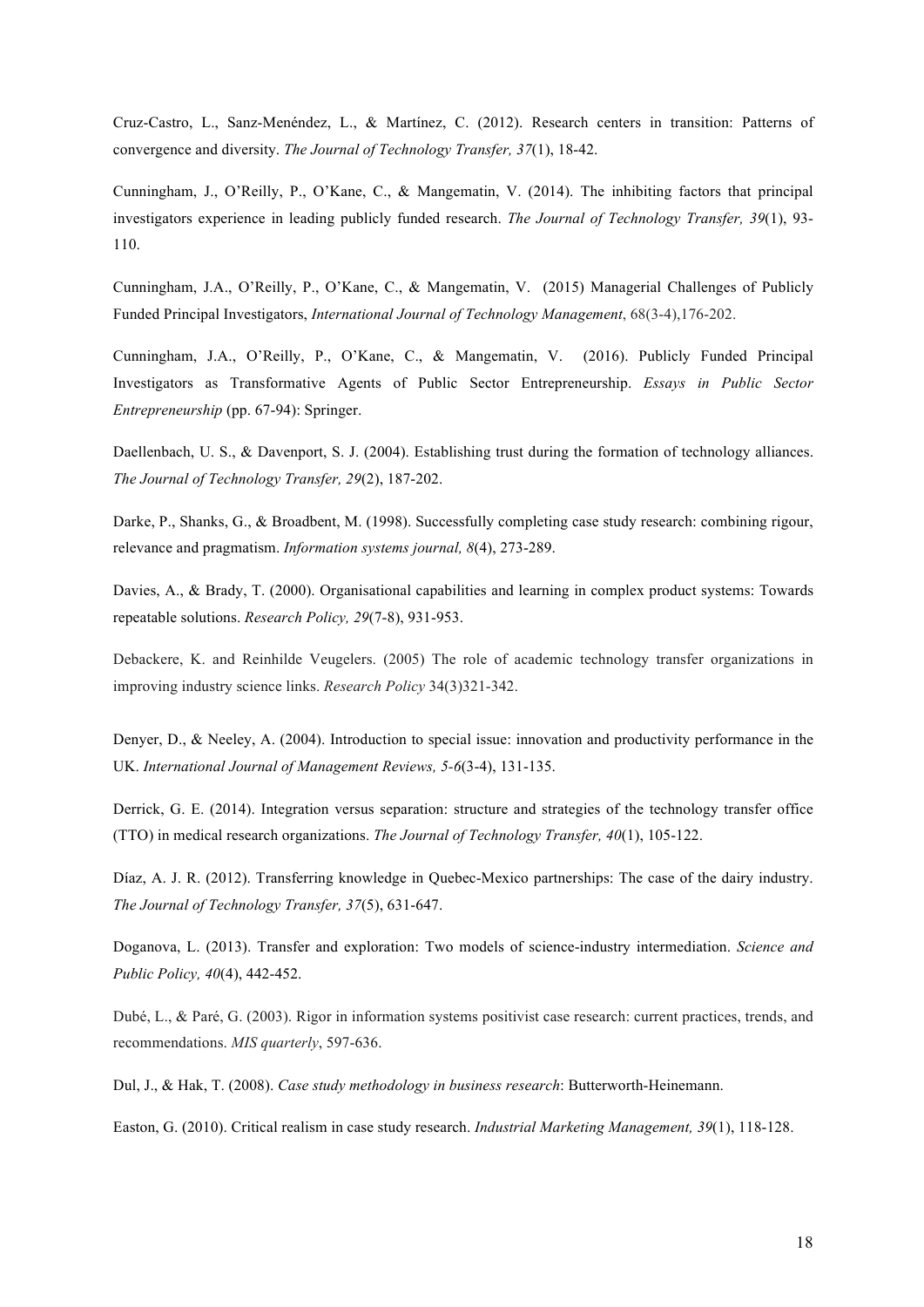Efstathiades, A., Tassou, S., Oxinos, G., & Antoniou, A. (2000). Advanced manufacturing technology transfer and implementation in developing countries. The case of the Cypriot manufacturing industry. *Technovation, 20*(2), 93-102.

Eisenhardt, K. M. (1989). Building theories from case study research. *Academy of Management Review*, *14*(4), 532-550.

Ellram, L. M. (1996). The use of the case study method in logistics research. *Journal of Business Logistics*, *17*(2), 93.

Etzkowitz, H. (2016). The evolution of technology transfer. In: Breznitz, S. M. and Etzkowitz, H. (Ed.), *University Technology Transfer: The globalization of academic innovation*. Routledge Studies in Global Competition (pp. 3-22). Abingdon, UK: Routledge.

Fako, T. T., Linn, G. J., & Brown, B. E. (2000). Transferring Health Technology to South Africa: The Importance of Traditional African Culture. *The Journal of Technology Transfer, 25*(3), 299-305.

Ferrary, M. (2008). Strategic spin-off: A new incentive contract for managing R&D researchers. *The Journal of Technology Transfer, 33*(6), 600-618.

Festel, G. (2013). Academic spin-offs, corporate spin-outs and company internal start-ups as technology transfer approach. *The Journal of Technology Transfer, 38*(4), 454-470.

Fink, A. (1998). *Conducting Research Literature Reviews: from Paper to the Internet*. London: Sage Publications.

Flyvbjerg, B. (2006). Five misunderstandings about case-study research. *Qualitative inquiry*, *12*(2), 219-245.

Gagnon, Y. C. (2010). *The case study as research method*. PUQ.

Gallaher, M. P., & Petrusa, J. E. (2006). Innovation in the US Service Sector. *The Journal of Technology Transfer, 31*(6), 611-628.

Garrett-Jones, S., Turpin, T., & Diment, K. (2010). Managing competition between individual and organizational goals in cross-sector research and development centres. *The Journal of Technology Transfer, 35*(5), 527-546.

Ghio, N., Guerini, M., Lehmann, E. E., & Rossi-Lamastra, C. (2015). The emergence of the knowledge spillover theory of entrepreneurship. *Small Business Economics, 44*(1), 1-18.

Giaretta, E. (2013). The trust "builders" in the technology transfer relationships: an Italian science park experience. *The Journal of Technology Transfer, 39*(5), 675-678.

Goel, R. K., & Nelson, M. (2009). Determinants of software piracy: Economics, institutions, and technology. *The Journal of Technology Transfer, 34*(6), 637-658.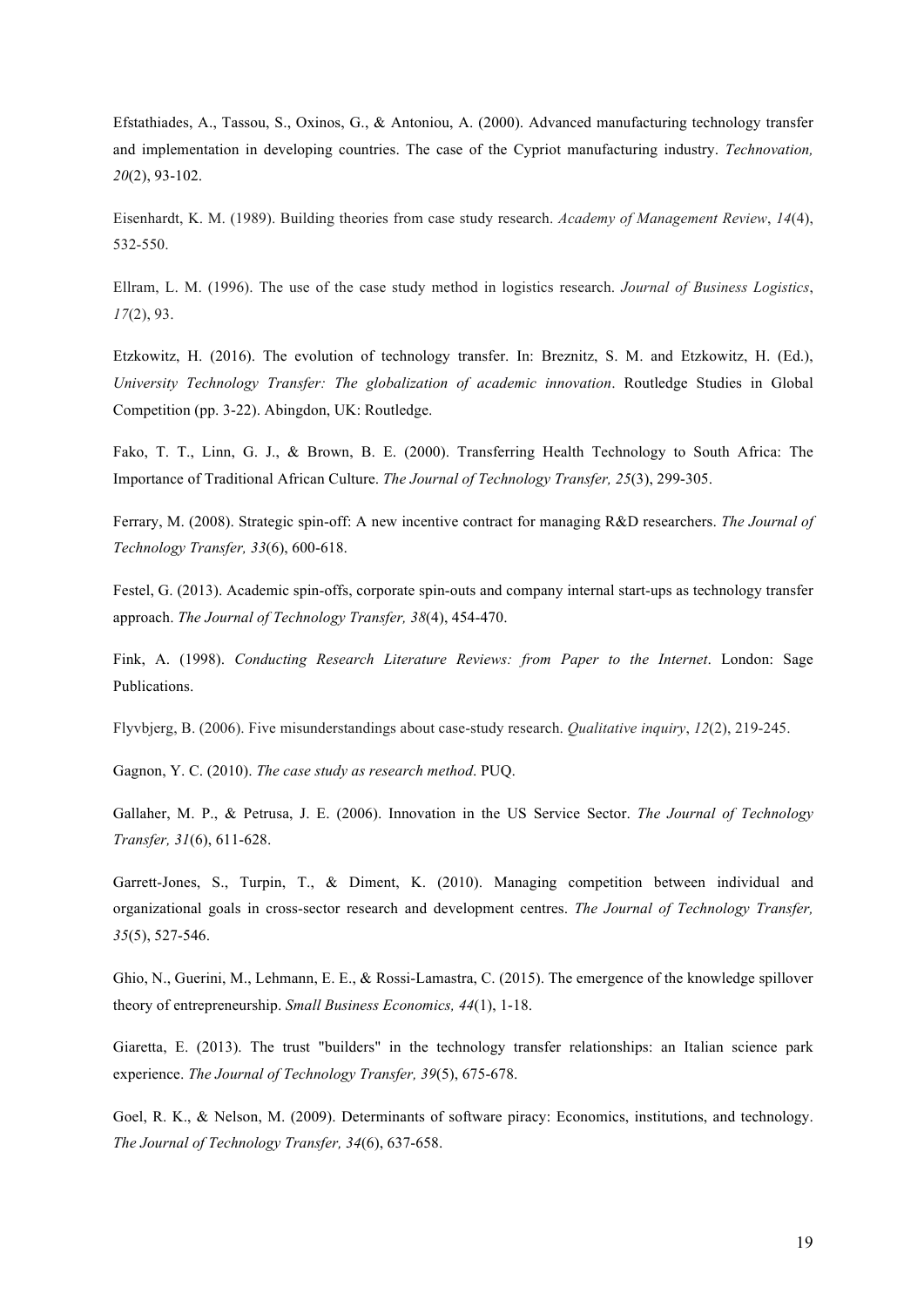Golob, E. (2006). Capturing the Regional Economic Benefits of University Technology Transfer: A Case Study. *The Journal of Technology Transfer, 31*(6), 685-695.

Coviello, N. E., & Jones, M. V. (2004). Methodological issues in international entrepreneurship research. *Journal of Business Venturing*, *19*(4), 485-508.

Greiner, M. A., & Franza, R. M. (2003). Barriers and bridges for successful environmental technology transfer. *The Journal of Technology Transfer*, *28*(2), 167-177.

Grimaldi, R., Kenney, M., Siegel, D. S., & Wright, M. (2011). 30 years after Bayh–Dole: Reassessing academic entrepreneurship. *Research Policy*, *40*(8), 1045-1057.

Guerrero, M., & Urbano, D. (2012). The development of an entrepreneurial university. *The Journal of Technology Transfer, 37*(1), 43-74.

Guerrero, M., Urbano, D., Cunningham, J., & Organ, D. (2014). Entrepreneurial universities in two European regions: a case study comparison. *The Journal of Technology Transfer, 39(3)*, 415-434.

Guimén, J. (2009). Government strategies to attract R&D-intensive FDI. *The Journal of Technology Transfer, 34*(4), 364-379.

Gulbrandsen, M., & Godoe, H. (2008). "We really don't want to move, but...": Identity and strategy in the internationalisation of industrial R&D. *The Journal of Technology Transfer, 33*(4), 379-392.

Handfield, R., & Melynk, S. (1998). The scientific theory-building process: a primer using the case of TQM. *Journal of Operations Management 16*(4), 321–340.

Hansen, U. E., & Ockwell, D. (2014). Learning and technological capability building in emerging economies: The case of the biomass power equipment industry in Malaysia. *Technovation, 34*(10), 617-630.

Hart, C. (1998). *Doing a Literature Review: Releasing the Social Science Research Imagination*. London: Sage Publications.

Henry, C., & Foss, L. (2015). Case sensitive? A review of the literature on the use of case method in entrepreneurship research. *International Journal of Entrepreneurial Behavior & Research, 21*(3), 389-409.

Hess, H., & Siegwart, R. Y. (2013). R&D Venture: Proposition of a technology transfer concept for breakthrough technologies with R&D cooperation: A case study in the energy sector. *The Journal of Technology Transfer, 38*(2), 153-179.

Hoskisson, R. E., Hitt, M. A. Wan, W., & Yiu, D. (1999). Theory and research in strategic management: Swings of a pendulum. *Journal of Management, 25*(3), 417-456.

Howells, J. (2006). Intermediation and the role of intermediaries in innovation. *Research Policy, 35*(5), 715-728.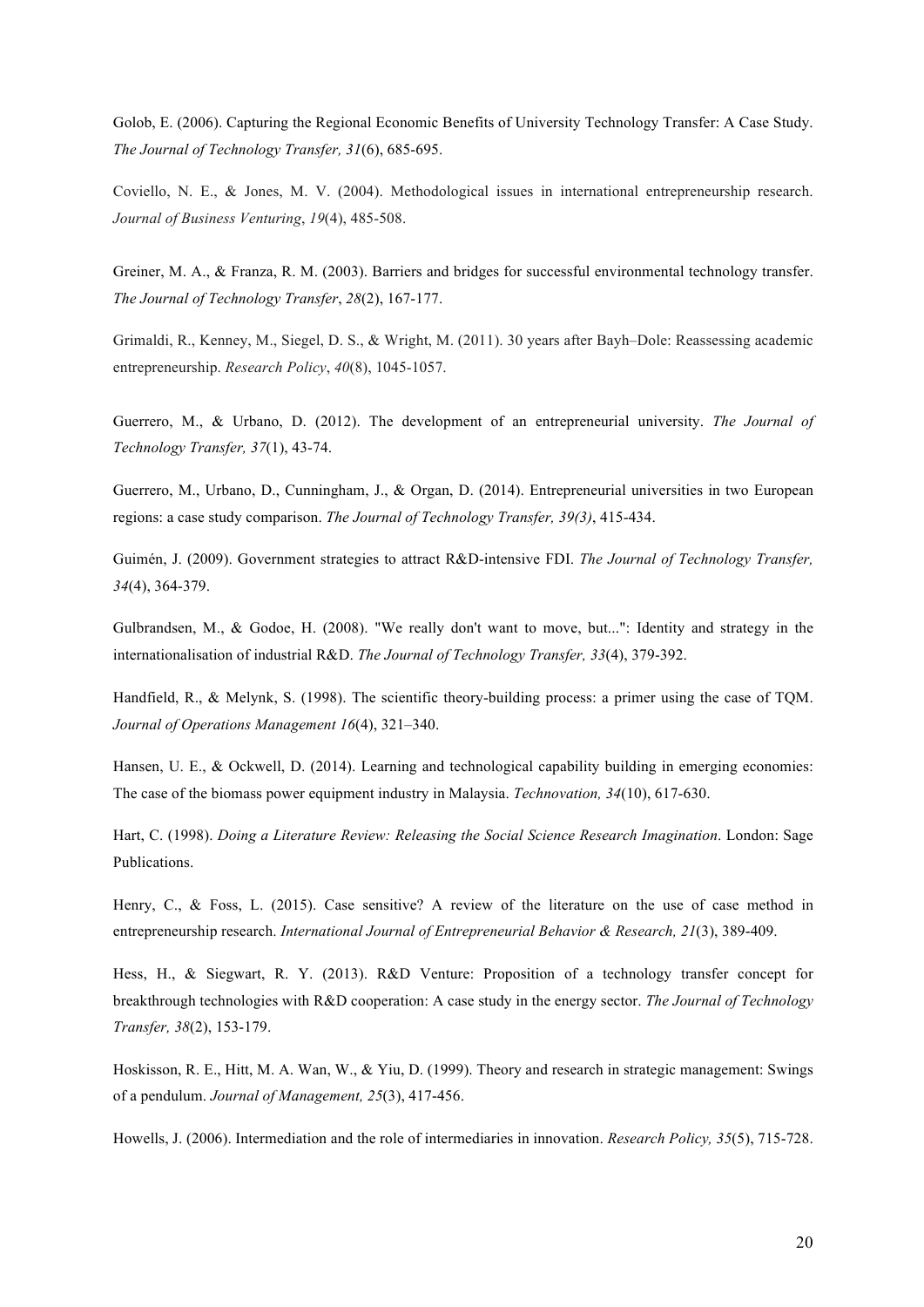Hussler, C., Picard, F., & Tang, M. F. (2010). Taking the ivory from the tower to coat the economic world: Regional strategies to make science useful. *Technovation, 30*(9-10), 508-518.

Intarakumnerd, P., & Charoenporn, P. (2015). Impact of stronger patent regimes on technology transfer: The case study of Thai automotive industry. *Research Policy, 44*(7), 1314-1326.

Ivarsson, M., & Gorschek, T. (2009). Technology transfer decision support in requirements engineering research: a systematic review of REj. *Requirements Engineering, 14*(3), 155-175.

Jackson, S., & Audretsch, D. B. (2004). The Indiana University Advanced Research and Technology Institute: A Case Study. *The Journal of Technology Transfer, 29*(2), 119-124.

Jain, S., & George, G. (2007). Technology transfer offices as institutional entrepreneurs: the case of Wisconsin Alumni Research Foundation and human embryonic stem cells. *Industrial and Corporate Change*, *16*(4), 535- 567.

Johansson, M., Jacob, M., & Hellström, T. (2005). The strength of strong ties: University spin-offs and the significance of historical relations. *The Journal of Technology Transfer, 30*(3), 271-286.

Johnston, W. J., Leach, M. P., & Liu, A. H. (1999). Theory testing using case studies in business-to-business research. *Industrial Marketing Management*, *28*(3), 201-213.

Jolly, D. R. (2004). Bartering technology for local resources in exogamic Sino-foreign joint ventures. *R&D Management, 34*(4), 389-406.

Juanola-Feliu, E., Colomer-Farrarons, J., Miribel-Català, P., Samitier, J. & Valls-Pasola, J. (2012). Market challenges facing academic research in commercializing nano-enabled implantable devices for in-vivo biomedical analysis. *Technovation, 32*(3-4), 193-204.

Kidwell, D. K. (2014). Navigating the role of the principal investigator: A comparison of four cases. *The Journal of Technology Transfer, 39*(1), 33-51.

Kingsley, G., Bozeman, B., & Coker, K. (1996). Technology transfer and absorption: an 'R&D value-mapping' approach to evaluation. *Research Policy, 25(6)*, 967-995.

Knie, A., & Lengwiler, M. (2008). Token endeavors: the significance of academic spin-offs in technology transfer and research policy in Germany. *Science and Public Policy, 35*(3), 171-182.

Kroll, H., & Liefner, I. (2008). Spin-off enterprises as a means of technology commercialisation in a transforming economy—Evidence from three universities in China. *Technovation, 28*(5), 298-313.

Kumar, U., Kumar, V., Dutta, S., & Fantazy, K. (2007). State sponsored large scale technology transfer projects in a developing country context. *The Journal of Technology Transfer, 32*(6), 629-644.

Lal, K. (1999). Determinants of the adoption of Information Technology: a case study of electrical and electronic goods manufacturing firms in India. *Research Policy, 28*(7), 667-680.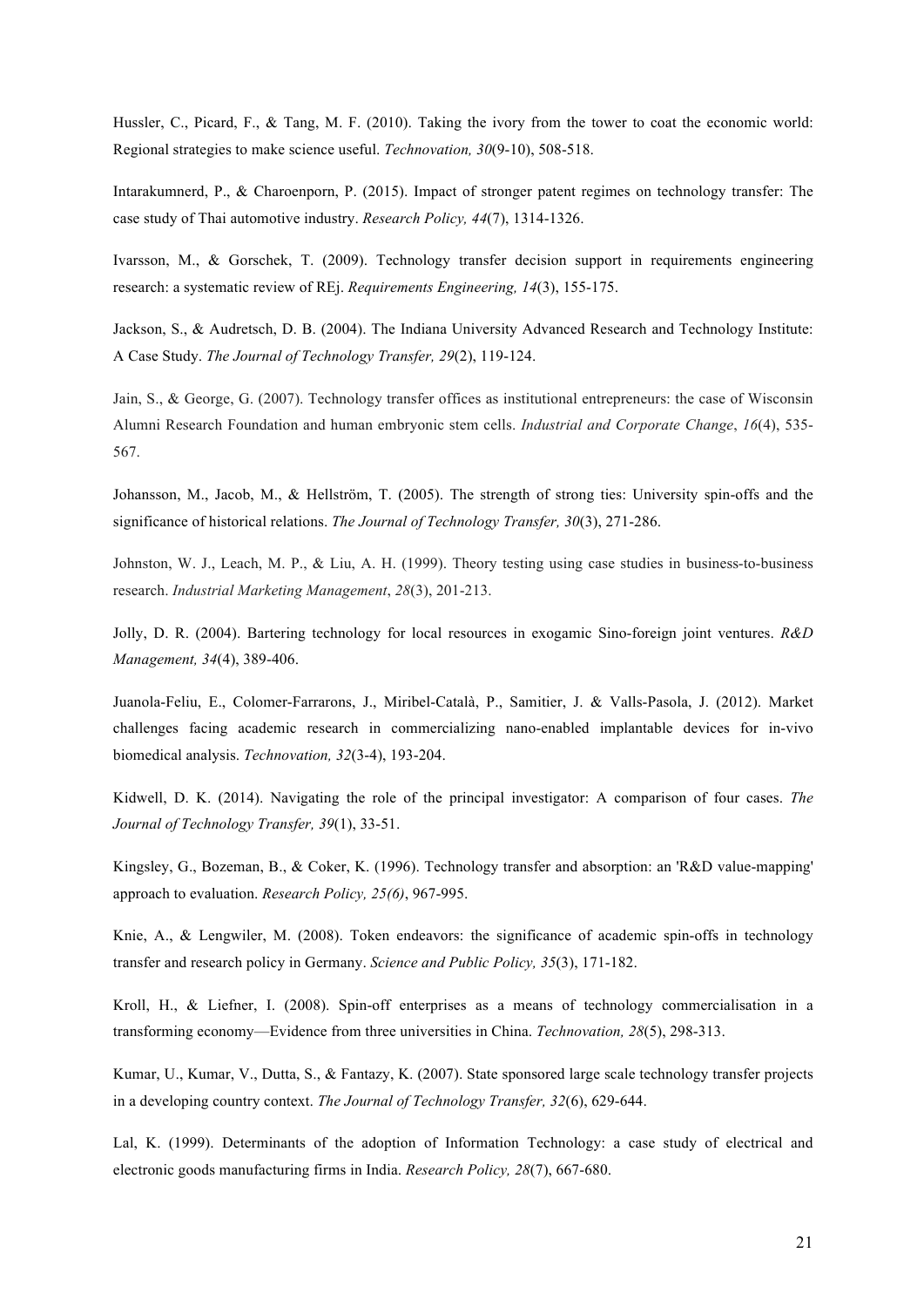Landry, R., Amara, N., Cloutier, J. S., & Halilem, N. (2013). Technology transfer organizations: Services and business models. *Technovation, 33*(12), 431-449.

Leahy, J. (2003). Paths to market for supply push technology transfer. *The Journal of Technology Transfer, 28*(3-4), 305-317.

Leitch, C. M., & Harrison, R. T. (2005). Maximising the potential of university spin-outs: The development of second-order commercialisation activities. *R&D Management, 35*(3), 257-272.

Levie, J. (2014). The university is the classroom: teaching and learning technology commercialization at a technological university. *The Journal of Technology Transfer, 39*(5), 793-808.

Leyden, D. P., & Link, A. N. (2015). *Public sector entrepreneurship: US technology and innovation policy*: Oxford University Press.

Leydesdorff, L., & Etzkowitz, H. (1996). Emergence of a Triple Helix of university-industry-government relations. *Science and public policy, 23*(5), 279-286.

Libaers, D. (2009). Industry relationships of DoD-funded academics and institutional changes in the US university system. *The Journal of Technology Transfer, 34*(5), 474-489.

Link, A., & Siegel, D. S. (2005). University-based technology initiatives: Quantitative and qualitative evidence. *Research Policy, 34*(4): 253-257.

Link, A. N., Siegel, D. S., & Van Fleet, D. D. (2011). Public science and public innovation: Assessing the relationship between patenting at US National Laboratories and the Bayh-Dole Act. *Research Policy*, *40*(8), 1094-1099.

Link, A. N., & Scott, J. T. (2004). Evaluating Public Sector R&D Programs: The Advanced Technology Program's Investment in Wavelength References for Optical Fiber Communications. *The Journal of Technology Transfer*, *30*(1-2), 241-251.

Locke, K., & Golden-Biddle, K. (1997). Constructing opportunities for contribution: Structuring intertextual coherence and "problematizing" in organizational studies. *Academy of Management journal, 40*(5), 1023-1062.

Macpherson, A., & Holt, R. (2007). Knowledge, learning and small firm growth: A systematic review of the evidence. *Research Policy, 36*(2), 172-192.

Maia, C., & Claro, J. (2013). The role of a Proof of Concept Center in a university ecosystem: An exploratory study. *The Journal of Technology Transfer, 38*(5), 641-650.

Malik, K. (2002). Aiding the technology manager: A conceptual model for intra-firm technology transfer. *Technovation, 22*(7), 427-436.

Marcotte, C., & Niosi, J. (2000). Technology Transfer to China: The Issues of Knowledge and Learning. *The Journal of Technology Transfer, 25*(1), 43-57.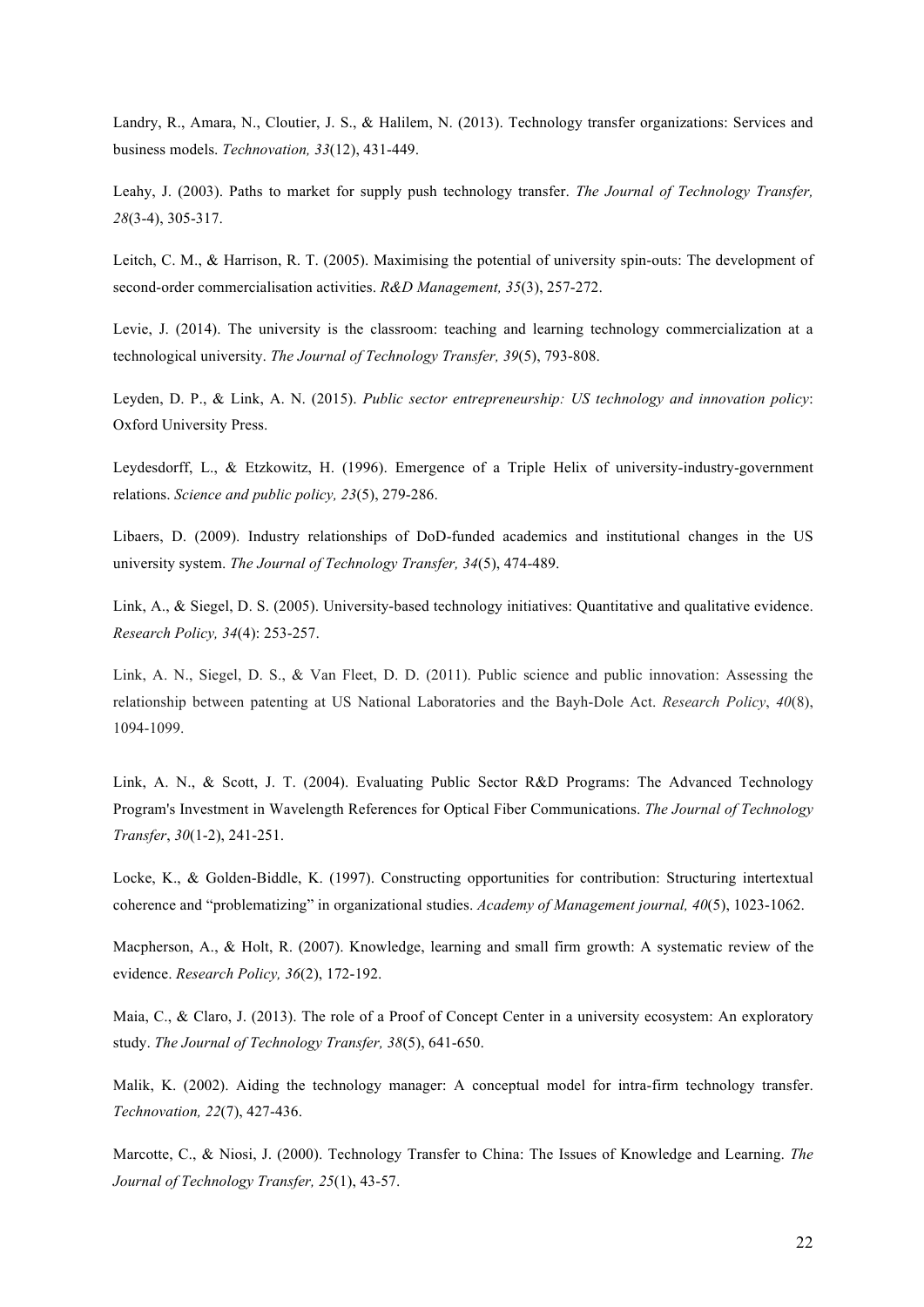Markman, G. D., Gianiodis, P. T., Phan. P. H., & Balkin, D. B. (2004). Entrepreneurship from the Ivory Tower: Do Incentive Systems Matter?. *The Journal of Technology Transfer, 29*(3-4), 353-364.

Martinelli, A., Meyer, M., & von Tunzelmann, N. (2008). Becoming an entrepreneurial university? A case study of knowledge exchange relationships and faculty attitudes in a medium-sized, research-oriented university. *The Journal of Technology Transfer, 33(3)*, 259-283.

Matsumoto, M., Yokota, S., Naito, K., & Itoh, J. (2010). Development of a model to estimate the economic impacts of R&D output of public research institutes. *R&D Management, 40*(1), 91-100.

Menke, M., Xu, Q., & Gu, L. (2007). An analysis of the universality, flexibility, and agility of total innovation management: A case study of Hewlett-Packard. *The Journal of Technology Transfer, 32*(1-2), 49-62.

Menter, M. (2016). Principal Investigators and the Commercialization of Knowledge. In D. Audretsch, Lehmann, E. E., Vismara, S., Meoli, M. (Ed.), *University Evolution, Entrepreneurial Activity and Regional Competitiveness* (pp. 193-203). Heidelberg: Springer.

Meredith, J. (1998). Building operations management theory through case and field research. *Journal of operations management*, *16*(4), 441-454.

Miles, M. B. (1979). Qualitative data as an attractive nuisance: The problem of analysis. *Administrative science quarterly, 24*(4), 590-601.

Moncada-Paternò-Castello, P., Rojo, J., Bellido, F., Fiore, F., & Tübke, A. (2003). Early identification and marketing of innovative technologies: a case study of RTD result valorisation at the European Commission's Joint Research Centre. *Technovation, 23*(8), 655-667.

Moore, K., & Thiongane, S. (2000). Rural Senegalese perceptions of environmental quality. *The Journal of Technology Transfer, 25*(3), 307-317.

Morandi, V. (2013). The management of industry-university joint research projects: How do partners coordinate and control R&D activities?. *The Journal of Technology Transfer, 38*(2), 69-92.

Moultrie, J. (2015). Understanding and classifying the role of design demonstrators in scientific exploration. *Technovation, 43*, 1-16. doi: 10.1016/j.technovation.2015.05.002

Mowery, D., Nelson, R., Sampat, B., & Ziedonis, A. (2015). *Ivory tower and industrial innovation: Universityindustry technology transfer before and after the Bayh-Dole Act*: Stanford University Press.

Nightingale, P. (2000). The product–process–organisation relationship in complex development projects. *Research Policy, 29*(7-8), 913-930.

Nilsson, A. S., Rickne, A., & Bengtsson, L. (2010). Transfer of academic research: Uncovering the grey zone. *The Journal of Technology Transfer, 35*(6), 617-636.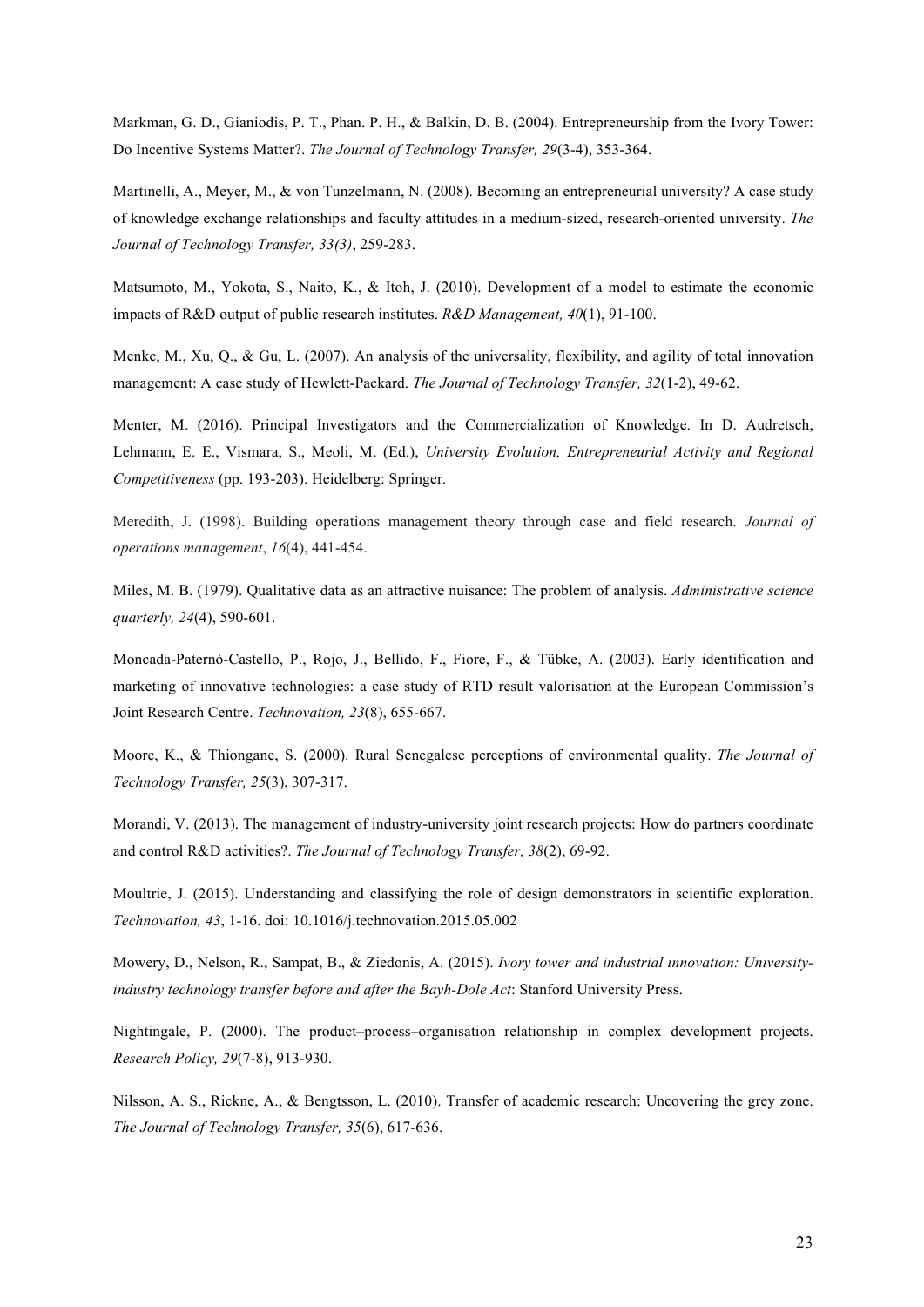O'Kane, C., Mangematin, C., Geoghegan, W., & Fitzgerald, C. (2015). University technology transfer offices: The search for identity to build legitimacy, *Research Policy, 44*(2), 421-437.

Odell, J. S. (2001). Case study methods in international political economy. *International Studies Perspectives*, *2*(2), 161-176.

Ottosson, S. (2004). Dynamic product development – DPD. *Technovation, 24*(3), 207-217.

Owen-Smith, J., & Powell, W. W. (2001). To patent or not: Faculty decisions and institutional success at technology transfer. *The Journal of Technology Transfer, 26*(1), 99-114.

Park, J. B., Ryu, T. K., & Gibson, D. V. (2010). Facilitating public-to-private technology transfer through consortia: Initial evidence from Korea. *The Journal of Technology Transfer, 35*(2), 237-252.

Patton, D., Warren, L., & Bream, D. (2009)*.* Elements that underpin high-tech business incubation processes*. The Journal of Technology Transfer, 34*(6), 621-636.

Peretz, J. H., & Tonn, B. E. (2005)*.* Evaluating the Short-Run Benefits of Six Department of Energy R&D Projects*. The Journal of Technology Transfer, 30*(3), 287-301.

Perkmann, M., Tartari, V., McKelvey, M., Autio, E., Broström, A., D'Este, P., . . . Hughes, A. (2013). Academic engagement and commercialisation: A review of the literature on university-industry relations. *Research Policy, 42*(2), 423-442.

Perren, L., & Ram, M. (2004). Case-study method in small business and entrepreneurial research mapping boundaries and perspectives. *International Small Business Journal*, *22*(1), 83-101.

Peters, L., Rice, M., & Sundararajan, M. (2004). The Role of Incubators in the Entrepreneurial Process. *The Journal of Technology Transfer, 29*(1), 83-91.

Pittaway, L., & Cope, J. (2007). Entrepreneurship Education: A Systematic Review of the Evidence. *International Small Business Journal, 25*(5), 479-510.

Pittaway, L., Robertson, M., Munir, K., Denyer, D., & Neely, A. (2004). Networking and innovation: a systematic review of the evidence. *International Journal of Management Reviews. 5-6*(3-4), 137-168.

Pittiglio, R., Sica, E., & Villa, S. (2009). Innovation and internationalization: The case of Italy. *The Journal of Technology Transfer, 34*(6), 588-602.

Powell, J., & Moris, F. (2004). Different Timelines for Different Technologies. *The Journal of Technology Transfer, 29*(2), 125-152.

Rasmussen, E., Moen, Ø., & Gulbrandsen, M. (2006). Initiatives to promote commercialization of university knowledge. *Technovation, 26*(4), 518-533.

Ratinho, T., & Henriques, E. (2010). The role of science parks and business incubators in converging countries: Evidence from Portugal. *Technovation, 30*(4), 278-290.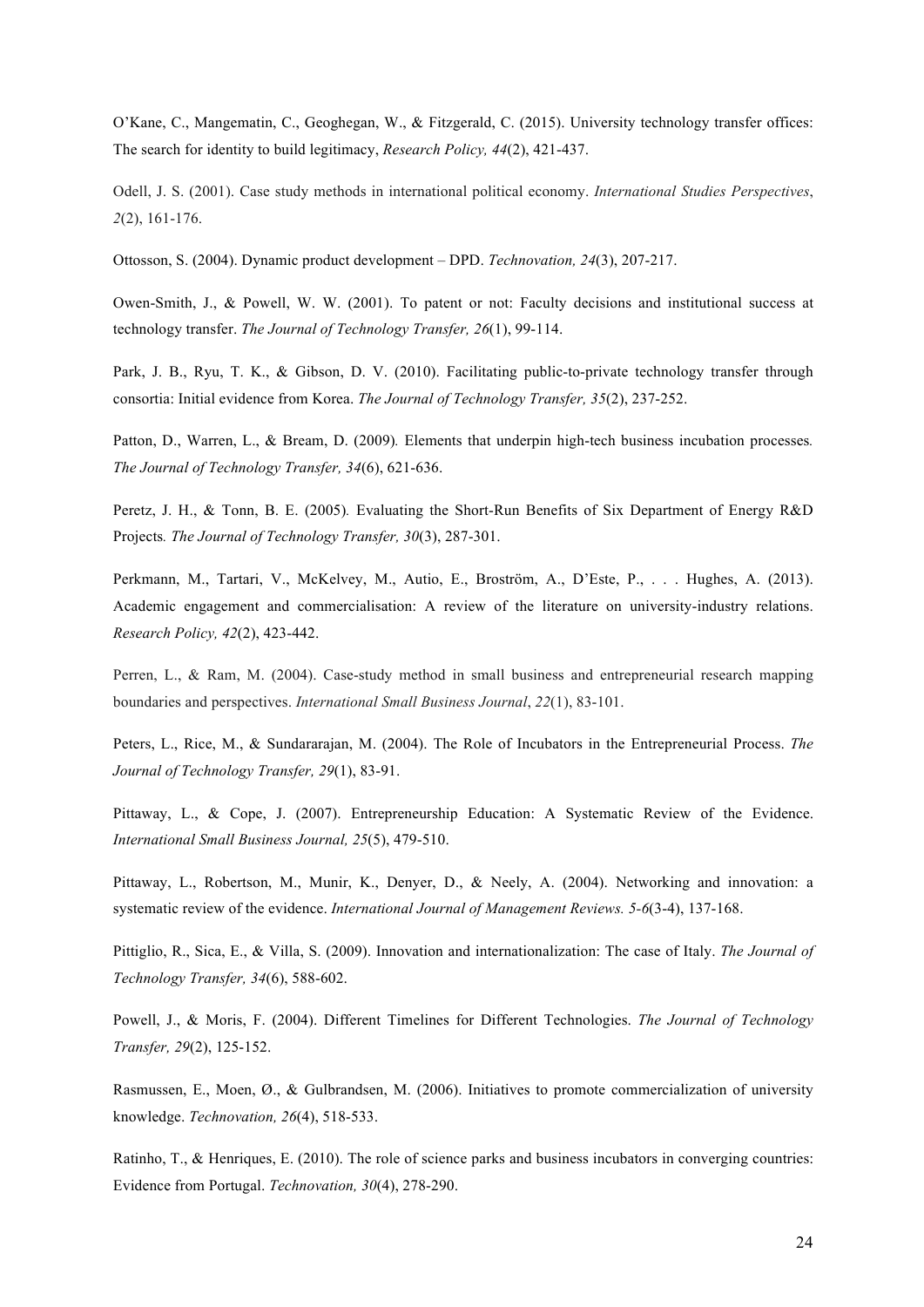Resende, D. N., Gibson, D., & Jarrett, J. (2013). BTP - Best Transfer Practices. A tool for qualitative analysis of tech-transfer offices: A cross cultural analysis. *Technovation, 33*(1), 2-12.

Ritchie, J., Lewis, J., Nicholls, C. M., & Ormston, R. (2013). *Qualitative research practice: A guide for social science students and researchers*: Sage.

Rizzo, U. (2014). Why do scientists create academic spin-offs? The influence of the context. *The Journal of Technology Transfer, 40*(2), 198-226.

Roessner, D., Manrique, L., & Park, J. (2010). The economic impact of engineering research centers: preliminary results of a pilot study. *The Journal of Technology Transfer, 35*(5), 475-493.

Ruan, Y., Hang, C. C., & Wang, Y. M. (2014). Government׳s role in disruptive innovation and industry emergence: The case of the electric bike in China. *Technovation, 34*(12), 785-796.

Salvador, E. (2011). Are science parks and incubators good "brand names" for spin-offs? The case study of Turin. *The Journal of Technology Transfer, 36*(2), 203-232.

Sanders, C. B., & Miller, F. A. (2010). Reframing norms: boundary maintenance and partial accommodations in the work of academic technology transfer. *Science and Public Policy, 37*(9), 689-701.

Saragossi, S., & van Pottelsberghe de la Potterie, B. (2003). What patent data reveal about universities: the case of Belgium. *The Journal of Technology Transfer, 28*(1), 47-51.

Scandura, T. A., & Williams, E. A. (2000). Research methodology in management: Current practices, trends, and implications for future research. *Academy of Management Journal*, *43*(6), 1248-1264.

Scapens, R. W. (1990). Researching management accounting practice: the role of case study methods. *The British Accounting Review*, *22*(3), 259-281.

Schoen, A., van Pottelsberghe de la Potterie, B., & Henkel, J. (2012). Governance typology of universities' technology transfer processes. *The Journal of Technology Transfer, 39*(3), 435-453.

Schoonmaker, M., Carayannis, E., & Rau, P. (2013). The role of marketing activities in the fuzzy front end of innovation: A study of the biotech industry. *The Journal of Technology Transfer, 38*(6), 850-872.

Schultz, L. I. (2011). Nanotechnology's triple helix: A case study of the University at Albany's College of Nanoscale Science and Engineering. *The Journal of Technology Transfer, 36*(5), 546-564.

Sedaitis, J. (2000). Technology transfer in transitional economies: a test of market, state and organizational models. *Research Policy, 29*(2), 135-147.

Shane, S. (2004). Encouraging university entrepreneurship? The effect of the Bayh-Dole Act on university patenting in the United States. *Journal of Business Venturing*, *19*(1), 127-151.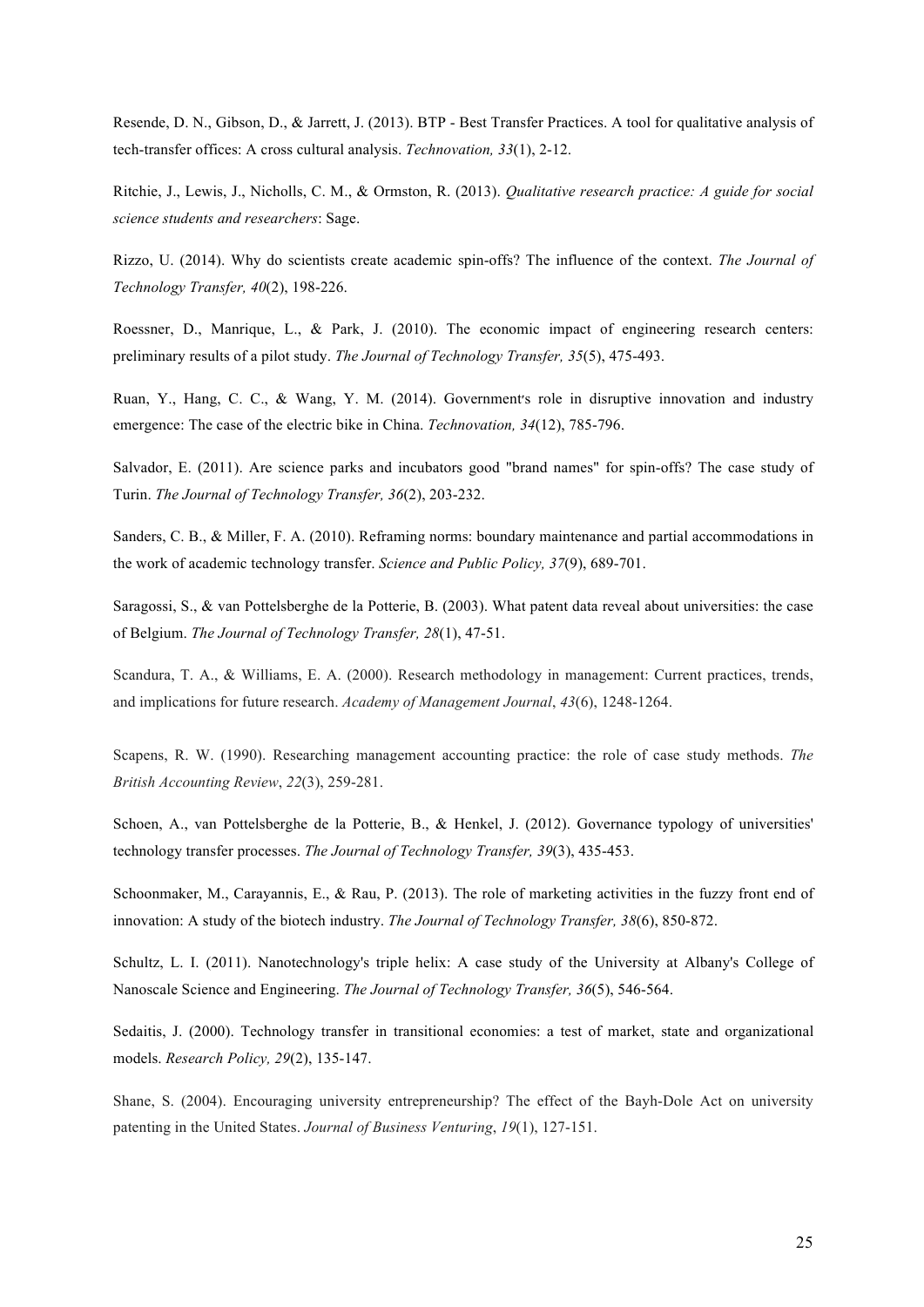Shakir, M. (2002). The selection of case studies: strategies and their applications to IS implementation case studies. *Research Letters in the Information and Mathematical Sciences 3*(1), 191–198.

Shen, X. (2005). A dilemma for developing countries in intellectual property strategy? Lessons from a case study of software piracy and Microsoft in China. *Science and Public Policy, 32*(3), 187-198.

Siegel, D. S., Veugelers, R., & Wright, M. (2007). Technology transfer offices and commercialization of university intellectual property: performance and policy implications. *Oxford Review of Economic Policy*, *23*(4), 640-660.

Siegel, D. S., Waldman, D. A., Atwater, L. E., & Link, A. N. (2004). Toward a model of the effective transfer of scientific knowledge from academicians to practitioners: qualitative evidence from the commercialization of university technologies. *Journal of engineering and technology management, 21*(1), 115-142.

Siegel, D. S., Waldman, D., & Link, A. (2003). Assessing the impact of organizational practices on the relative productivity of university technology transfer offices: An exploratory study. *Research Policy, 32*(1), 27-48.

Stoecker, R. (1991). Evaluating and rethinking the case study. *The sociological review, 39*(1), 88-112.

Stone, V. I. (2003). Systematic Technology Transfer: A Case Study in Assistive Technology. *The Journal of Technology Transfer, 28(3-4)*, 319-332.

Stuart, I., McCutcheon, D., Handfield, R., McLachlin, R., & Samson, D. (2002). Effective case research in operations management: a process perspective. *Journal of Operations Management*, *20*(5), 419-433.

Swamidass, P. M. (2013). University startups as a commercialization alternative: Lessons from three contrasting case studies. *The Journal of Technology Transfer, 38*(6), 788-808.

Thune, T., & Gulbrandsen, M. (2014). Dynamics of collaboration in university-industry partnerships: do initial conditions explain development patterns?. *The Journal of Technology Transfer, 39*(6), 1-17.

Transfield, D., Denyer, D., & Smart, P. (2003). Towards a methodology for developing evidence-informed management knowledge by means of systematic review. *British Journal of Management, 14*(3), 207-222.

Villani, E., Rasmussen, E., & Grimaldi, R. (2016). How intermediary organizations facilitate university– industry technology transfer: A proximity approach. *Technological Forecasting and Social Change*. doi:10.1016/j.techfore.2016.06.004

Vohora, A., Wright, M., & Lockett, A. (2004). Critical junctures in the development of university high-tech spinout companies. *Research Policy, 33*(1), 147-175.

Vuola, O., & Hameri, A.-P. (2006). Mutually benefiting joint innovation process between industry and bigscience. *Technovation, 26*(1), 3-12.

Walsham, G. (1995). Interpretive case studies in IS research: nature and method. *European Journal of Information Systems*, *4*(2), 74-81.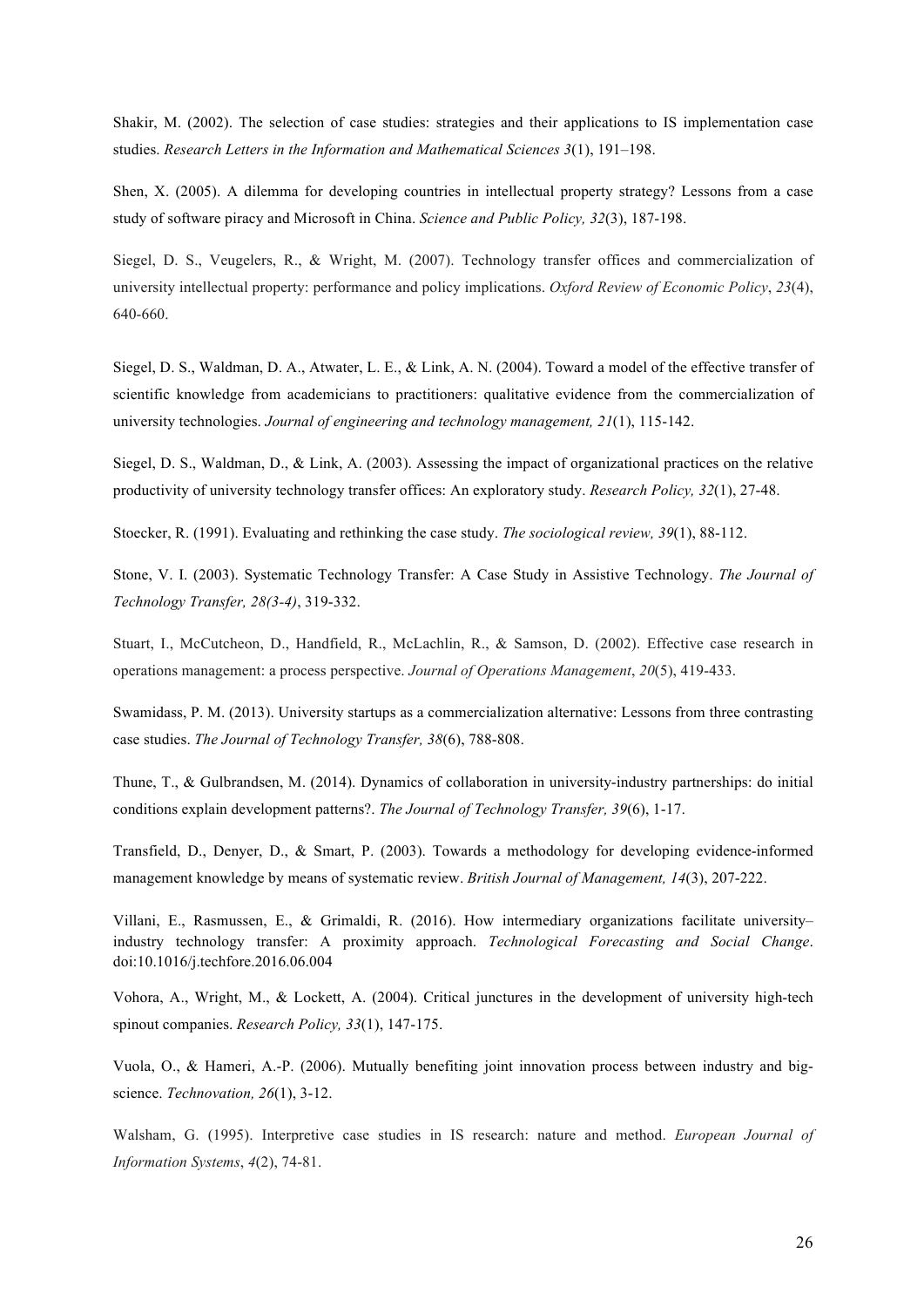Walter, J. (2000). Technological Adaptation and "Learning by Cooperation." A Case Study of a Successful Onshore Technology Transfer in Tierra del Fuego. *The Journal of Technology Transfer, 25*(1), 13-22.

Weckowska, D. (2014). Learning in university technology transfer offices: transactions-focused and relationsfocused approaches to commercialization of academic research. *Technovation, 41*, 62-74. doi:10.1016/j.technovation.2014.11.003

Welch, C., Piekkari, R., Plakoviannaki, E., & Paavilainen-Mäntymäki, E. (2011). Theorising from case studies: Towards a pluralist future for international business research. *Journal of International Business Studies*, *42*(5), 740-762.

Williams-Jones, B., Olivier, C. & Smith, E. (2014). Governing 'dual-use' research in Canada: A policy review. *Science and Public Policy, 41*(1), 76-93.

Woodside, A. G., & Wilson, E. J. (2003). Case study research methods for theory building. *Journal of Business & Industrial Marketing*, *18*(6/7), 493-508.

Wright, M. (2014). Academic entrepreneurship, technology transfer and society: where next?. *The Journal of Technology Transfer, 39*(3), 322-334.

Wright, M., Piva, E., Mosey, S., & Lockett, L. (2009). Academic entrepreneurship and business schools. *The Journal of Technology Transfer, 34*(6), 560-587.

Xu, Q., Zhu, L., Zheng, G., & Wang, F. (2007). Haier's Tao of innovation: A case study of the emerging total innovation management model. *The Journal of Technology Transfer, 32*(1-2), 27-47.

Yin, R. K. (2013). *Case study research: Design and methods*. Sage publications.

Youtie, K., Iacopetta, M., & Graham, S. (2008). Assessing the nature of nanotechnology: Can we uncover an emerging general purpose technology?. *The Journal of Technology Transfer, 33*(3), 315-329.

Zi, A., & Blind, K. (2014). Researchers' participation in standardisation: a case study from a public research institute in Germany. *The Journal of Technology Transfer, 40*(2), 346-360.

Ziegler, N., Ruether, F., Bader, M., & Gassmann, O. (2013). Creating value through external intellectual property commercialization: A desorptive capacity view. *The Journal of Technology Transfer, 38*(6), 930-949.

Zikmund, W. G., Babin, B. J., Carr, J. C., & Griffin, M. (2013). *Business Research Methods*, (9th ed.). U SA: Erin Joyner.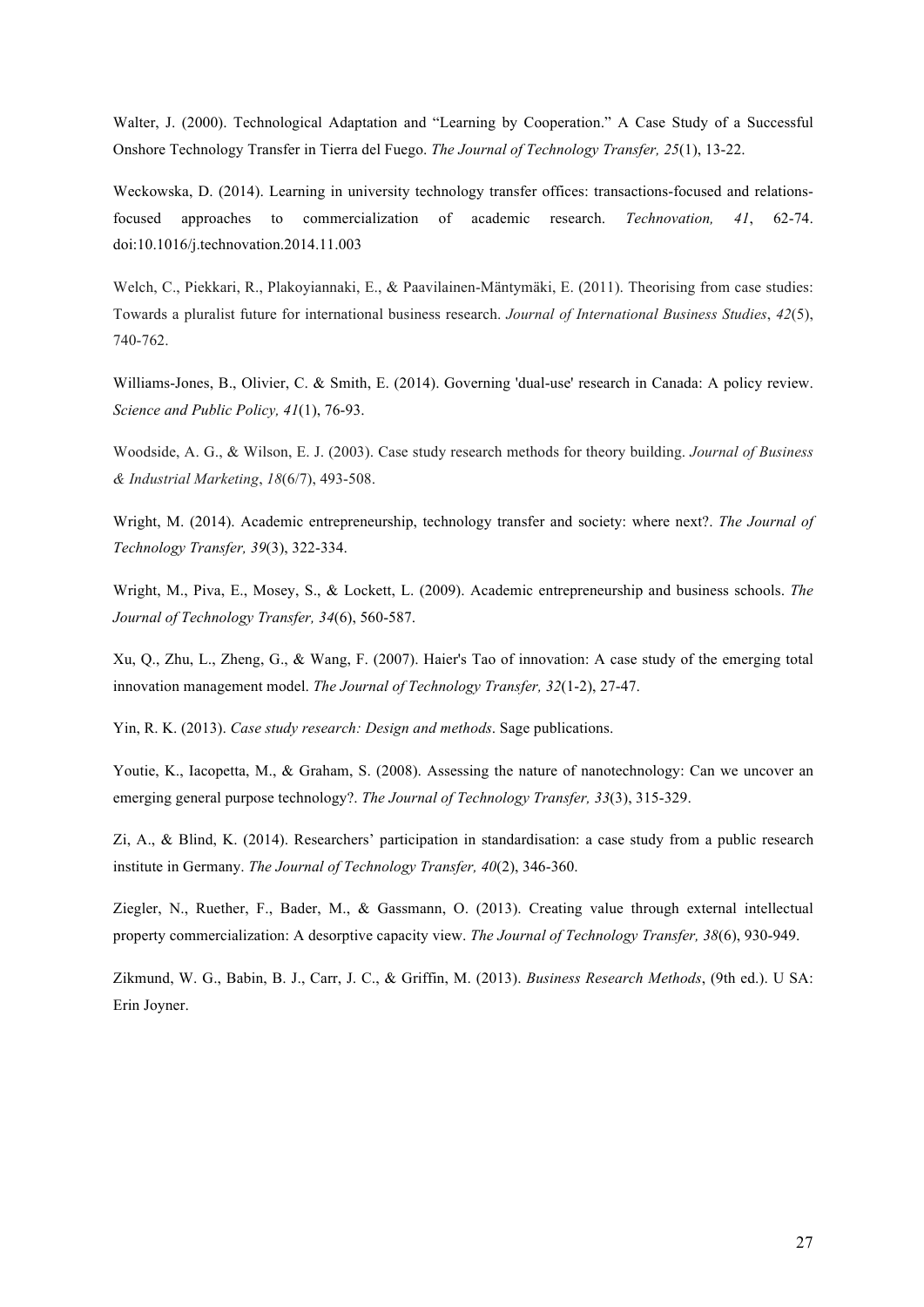Appendix 1 – Overview of Themes and Articles

## **Theme: Technology Transfer Mechanisms & TTOs**

**Author(s) Journal** Acworth (2008) *Research Policy* Albors et al. (2006) *Journal of Technology Transfer* Bach et al. (2002) *Journal of Technology Transfer* Backman et al. (2007) *R&D Management* Bathelt et al. (2010) *Technovation* Becker & Gassmann (2006) *Journal of Technology Transfer* Bessant (1999) *Research Policy* Bianchi et al. (2011) *R&D Management* Boehm & Hogan (2014) *Journal of Technology Transfer* Cacciatori (2008) *Research Policy* Chapple et al. (2005) *Research Policy* Daellenbach & Davenport (2004) *Journal of Technology Transfer* Derrick (2014) *Journal of Technology Transfer* Díaz (2012) *Journal of Technology Transfer* Doganova (2013) *Science and Public Policy* Efstathiades et al. (2000) *Technovation* Fako et al. (2000) *Journal of Technology Transfer* Festel (2013) *Journal of Technology Transfer* Giaretta (2013) *Journal of Technology Transfer* Golob (2006) *Journal of Technology Transfer* Greiner & Franza (2003) *Journal of Technology Transfer* Guerrero & Urbano (2012) *Journal of Technology Transfer* Hansen & Ockwell (2014) *Technovation* Hess & Siegwart (2013) *Journal of Technology Transfer* Howells (2006) *Research Policy* Hussler et al. (2010) *Technovation* Intarakumnerd & Charoenporn (2015) *Research Policy* Jackson & Audretsch (2004) *Journal of Technology Transfer* Jolly (2004) *R&D Management* Juanola-Feliu et al. (2012) *Technovation* Kingsley et al. (1996) *Research Policy* Knie & Lengwiler (2008) *Science and Public Policy* Kroll & Liefner (2008) *Technovation* Kumar et al. (2007) *Journal of Technology Transfer* Landry et al. (2013) *Technovation* Leahy (2003) *Journal of Technology Transfer* Leitch & Harrison (2005) *R&D Management* Link & Siegel (2005) *Research Policy* Maia & Claro (2013) *Journal of Technology Transfer* Malik (2002) *Technovation* Marcotte & Niosi (2000) *Journal of Technology Transfer* Markman et al. (2004) *Journal of Technology Transfer*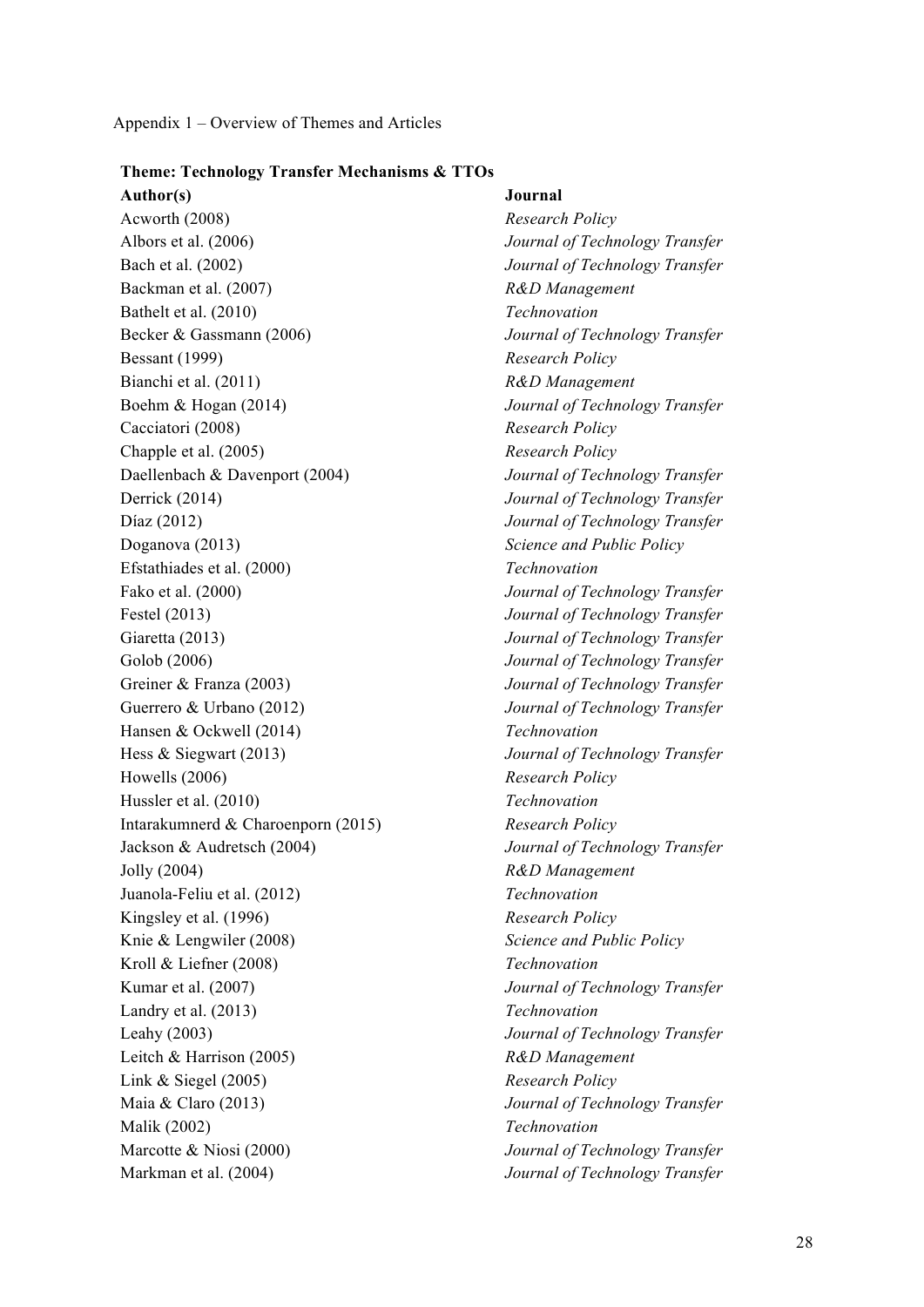Martinelli et al. (2008) *Journal of Technology Transfer* Matsumoto et al. (2010) *R&D Management* Moncada-Paternò-Castello et al. (2003) *Technovation* Moore & Thingane (2000) *Journal of Technology Transfer* Morandi (2013) *Journal of Technology Transfer* Moultrie (2015) *Technovation* Nilsson et al. (2010) *Journal of Technology Transfer* Owen-Smith & Powell (2001) *Journal of Technology Transfer* Park et al. (2010) *Journal of Technology Transfer* Pittiglio et al. (2009) *Journal of Technology Transfer* Rasmussen et al. (2006) *Technovation* Ratinho & Henriques (2010) *Technovation* Resende et al. (2013) *Technovation* Salvador (2011) *Journal of Technology Transfer* Sanders & Miller (2010) *Science and Public Policy* Saragossi & van Pottelsberghe de la Potterie (2003) *Journal of Technology Transfer* Schoen et al. (2012) *Journal of Technology Transfer* Schoonmaker et al. (2013) *Journal of Technology Transfer* Sedaitis (2000) *Research Policy* Siegel et al. (2003) *Research Policy* Stone (2003) *Journal of Technology Transfer* Swamidass (2013) *Journal of Technology Transfer* Vohora et al. (2004) *Research Policy* Vuola & Hameri (2006) *Technovation* Walter (2000) *Journal of Technology Transfer* Weckowska (2014) *Technovation* Wright et al. (2009) *Journal of Technology Transfer* Zi & Blind (2014) *Journal of Technology Transfer* Ziegler et al. (2013) *Journal of Technology Transfer*

## **Theme: Academic Entrepreneurship Author(s) Journal**

Bathelt et al. (2010) *Technovation* Bianchi et al. (2011) *R&D Management* Chapple et al. (2005) *Research Policy* Doganova (2013) *Science and Public Policy*

Becker & Gassmann (2006) *Journal of Technology Transfer* Beoku-Betts (2005) *Journal of Technology Transfer* Cooper et al. (2012) *Journal of Technology Transfer* Ferrary (2008) *Journal of Technology Transfer* Festel (2013) *Journal of Technology Transfer* Giaretta (2013) *Journal of Technology Transfer* Goel & Nelson (2009) *Journal of Technology Transfer* Golob (2006) *Journal of Technology Transfer* Guerrero & Urbano (2012) *Journal of Technology Transfer* Guerrero et al. (2014) *Journal of Technology Transfer*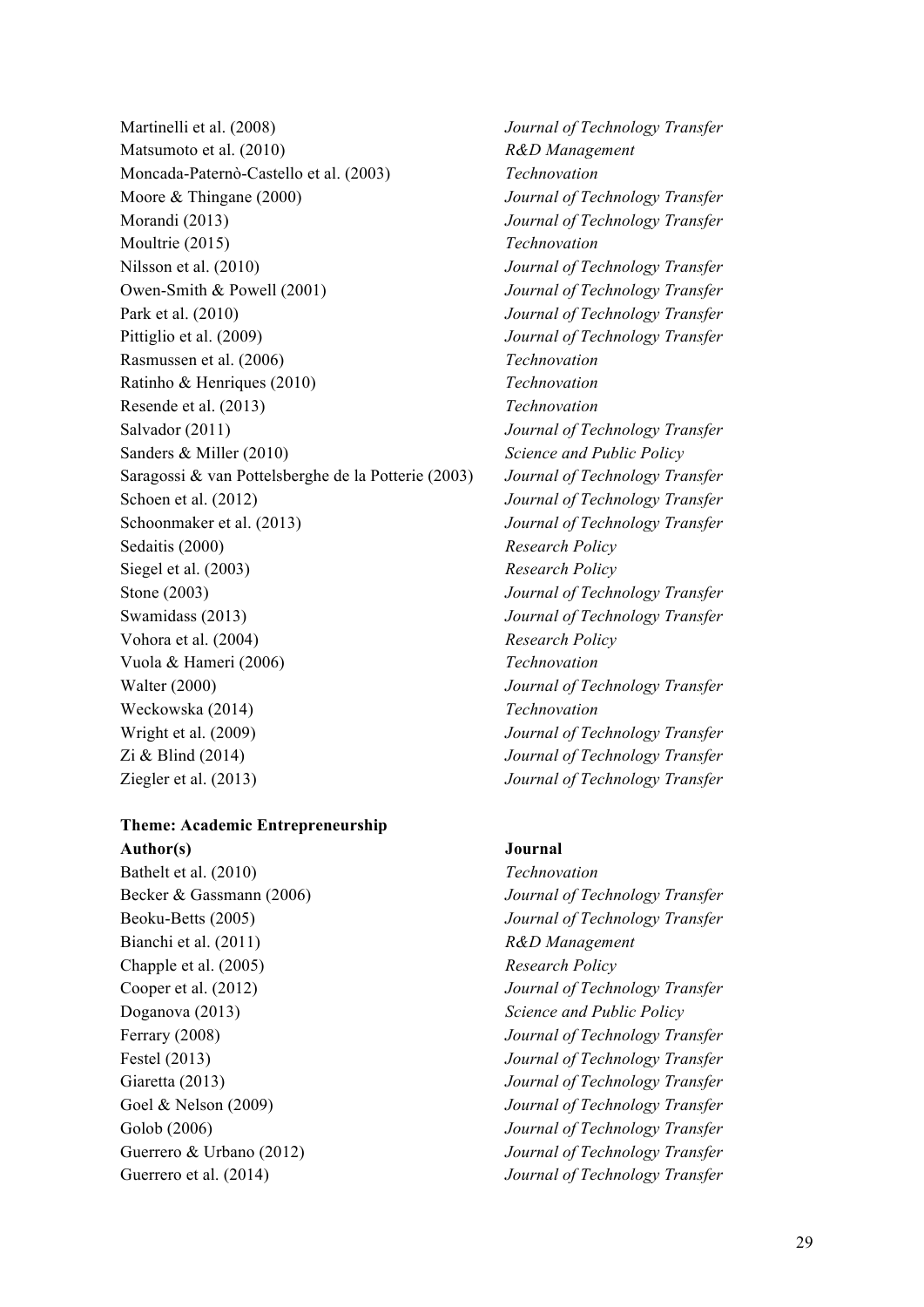Hussler et al. (2010) *Technovation* Jackson & Audretsch (2004) *Journal of Technology Transfer* Johansson et al. (2005) *Journal of Technology Transfer* Kidwell (2014) *Journal of Technology Transfer* Knie & Lengwiler (2008) *Science and Public Policy* Kroll & Liefner (2008) *Technovation* Leitch & Harrison (2005) *R&D Management* Levie (2014) *Journal of Technology Transfer* Libaers (2009) *Journal of Technology Transfer* Link & Siegel (2005) *Research Policy* Maia & Claro (2013) *Journal of Technology Transfer* Markman et al. (2004) *Journal of Technology Transfer* Martinelli et al. (2008) *Journal of Technology Transfer* Moultrie (2015) *Technovation* Nilsson et al. (2010) *Journal of Technology Transfer* Owen-Smith & Powell (2001) *Journal of Technology Transfer* Patton et al. (2009) *Journal of Technology Transfer* Peters et al. (2004) *Journal of Technology Transfer* Ratinho & Henriques (2010) *Technovation* Rizzo (2014) *Journal of Technology Transfer* Roessner et al. (2010) *Journal of Technology Transfer* Ruan et al. (2014) *Technovation* Salvador (2011) *Journal of Technology Transfer* Sanders & Miller (2010) *Science and Public Policy* Schoen et al. (2012) *Journal of Technology Transfer* Schultz (2011) *Journal of Technology Transfer* Sedaitis (2000) *Research Policy* Siegel et al. (2003) *Research Policy* Swamidass (2013) *Journal of Technology Transfer* Vohora et al. (2004) *Research Policy* Vuola & Hameri (2006) *Technovation*

## **Theme: University-Industry Collaboration Author(s) Journal**

Acworth (2008) *Research Policy* Doganova (2013) *Science and Public Policy* Kroll & Liefner (2008) *Technovation* Ratinho & Henriques (2010) *Technovation* Resende et al. (2013) *Technovation*

Wright et al. (2009) *Journal of Technology Transfer*

Boehm & Hogan (2014) *Journal of Technology Transfer* Garrett-Jones et al. (2010) *Journal of Technology Transfer* Libaers (2009) *Journal of Technology Transfer* Martinelli et al. (2008) *Journal of Technology Transfer* Morandi (2013) *Journal of Technology Transfer* Owen-Smith & Powell (2001) *Journal of Technology Transfer*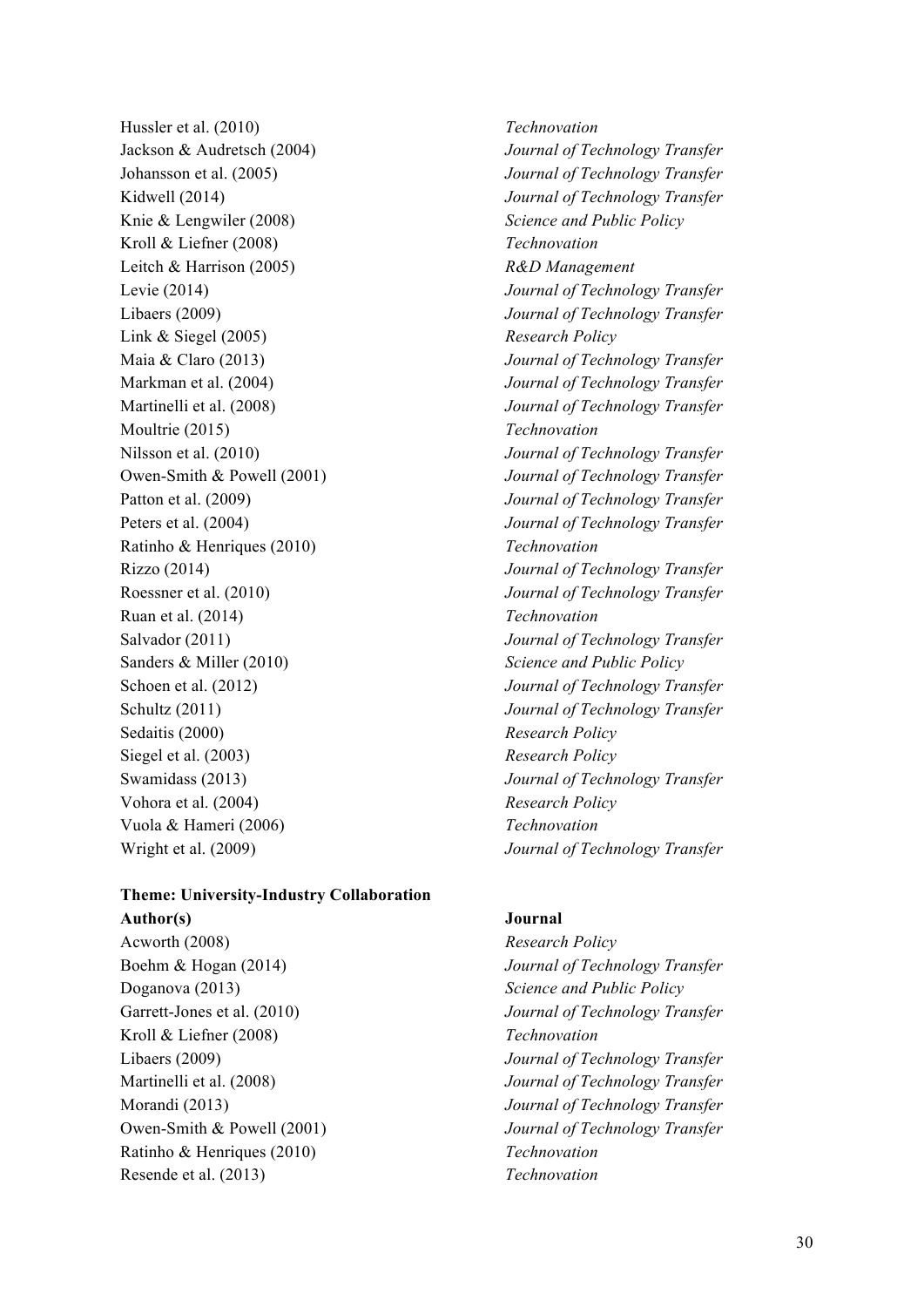Saragossi & van Pottelsberghe de la Potterie (2003) *Journal of Technology Transfer* Schultz (2011) *Journal of Technology Transfer* Siegel et al. (2003) *Research Policy* Thune & Gulbrandsen (2014) *Journal of Technology Transfer*

# **Theme: Commercialization**

**Author(s) Journal** Acworth (2008) *Research Policy* Andersen (2011) *Journal of Technology Transfer* Bianchi et al. (2011) *R&D Management* Boehm & Hogan (2014) *Journal of Technology Transfer* Cho & Lee (2003) *R&D Management* Derrick (2014) *Journal of Technology Transfer* Efstathiades et al. (2000) *Technovation* Festel (2013) *Journal of Technology Transfer* Golob (2006) *Journal of Technology Transfer* Jackson & Audretsch (2004) *Journal of Technology Transfer* Juanola-Feliu et al. (2012) *Technovation* Kidwell (2014) *Journal of Technology Transfer* Kroll & Liefner (2008) *Technovation* Leahy (2003) *Journal of Technology Transfer* Leitch & Harrison (2005) *R&D Management* Levie (2014) *Journal of Technology Transfer* Maia & Claro (2013) *Journal of Technology Transfer* Malik (2002) *Technovation* Matsumoto et al. (2010) *R&D Management* Moncada-Paternò-Castello et al. (2003) *Technovation* Moultrie (2015) *Technovation* Nilsson et al. (2010) *Journal of Technology Transfer* Patton et al. (2009) *Journal of Technology Transfer* Powell & Moris (2004) *Journal of Technology Transfer* Rasmussen et al. (2006) *Technovation* Resende et al. (2013) *Technovation* Ruan et al. (2014) *Technovation* Sanders & Miller (2010) *Science and Public Policy* Saragossi & van Pottelsberghe de la Potterie (2003) *Journal of Technology Transfer* Schoen et al. (2012) *Journal of Technology Transfer* Schoonmaker et al. (2013) *Journal of Technology Transfer* Sedaitis (2000) *Research Policy* Shen (2005) *Science and Public Policy* Stone (2003) *Journal of Technology Transfer* Swamidass (2012) *Journal of Technology Transfer* Weckowska (2014) *Technovation* Ziegler et al. (2013) *Journal of Technology Transfer*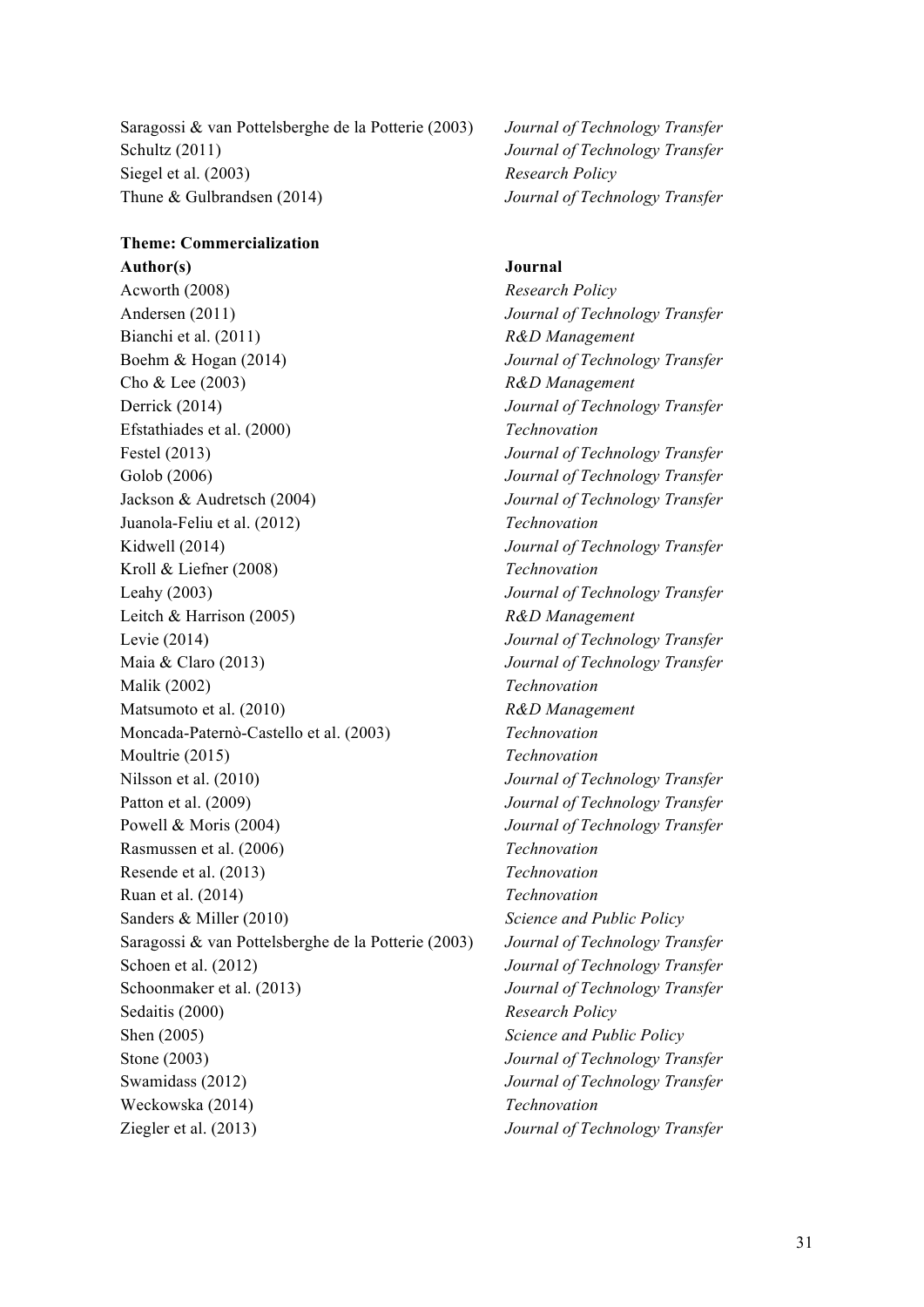# **Theme: R&D and Firm Knowledge Transfer**

**Author(s) Journal** Acworth (2008) *Research Policy* Andersen (2011) *Journal of Technology Transfer* Asheim & Isaksen (2002) *Journal of Technology Transfer* Bach et al. (2002) *Journal of Technology Transfer* Backman et al. (2007) *R&D Management* Bathelt et al. (2010) *Technovation* Becker & Gassmann (2006) *Journal of Technology Transfer* Bessant (1999) *Research Policy* Cho & Lee (2003) *R&D Management* Cruz-Castro et al. (2012) *Journal of Technology Transfer* Daellenbach & Davenport (2004) *Journal of Technology Transfer* Davies & Brady (2000) *Research Policy* Derrick (2014) *Journal of Technology Transfer* Díaz (2012) *Journal of Technology Transfer* Ferrary (2008) *Journal of Technology Transfer* Gallaher & Petrusa (2006) *Journal of Technology Transfer* Garrett-Jones et al. (2010) *Journal of Technology Transfer* Guimén (2009) *Journal of Technology Transfer* Gulbrandsen & Godoe (2008) *Journal of Technology Transfer* Hansen & Ockwell (2014) *Technovation* Hess & Siegwart (2013) *Journal of Technology Transfer* Howells (2006) *Research Policy* Hussler et al. (2010) *Technovation* Intarakumnerd & Charoenporn (2015) *Research Policy* Juanola-Feliu et al. (2012) *Technovation* Kingsley et al. (1996) *Research Policy* Lal (1999) *Research Policy* Leitch & Harrison (2005) *R&D Management* Link & Scott (2004) *Journal of Technology Transfer* Malik (2002) *Technovation* Matsumoto et al. (2010) *R&D Management* Menke et al. (2007) *Journal of Technology Transfer* Moncada-Paternò-Castello & Bellido (2003) *Technovation* Morandi (2013) *Journal of Technology Transfer* Moultrie (2015) *Technovation* Nightingale (2000) *Research Policy* Ottosson (2004) *Technovation* Peretz & Tonn (2005) *Journal of Technology Transfer* Pittiglio et al. (2009) *Journal of Technology Transfer* Powell & Moris (2004) *Journal of Technology Transfer* Rasmussen et al. (2006) *Technovation* Rizzo (2014) *Journal of Technology Transfer* Roessner et al. (2010) *Journal of Technology Transfer* Ruan et al. (2014) *Technovation*